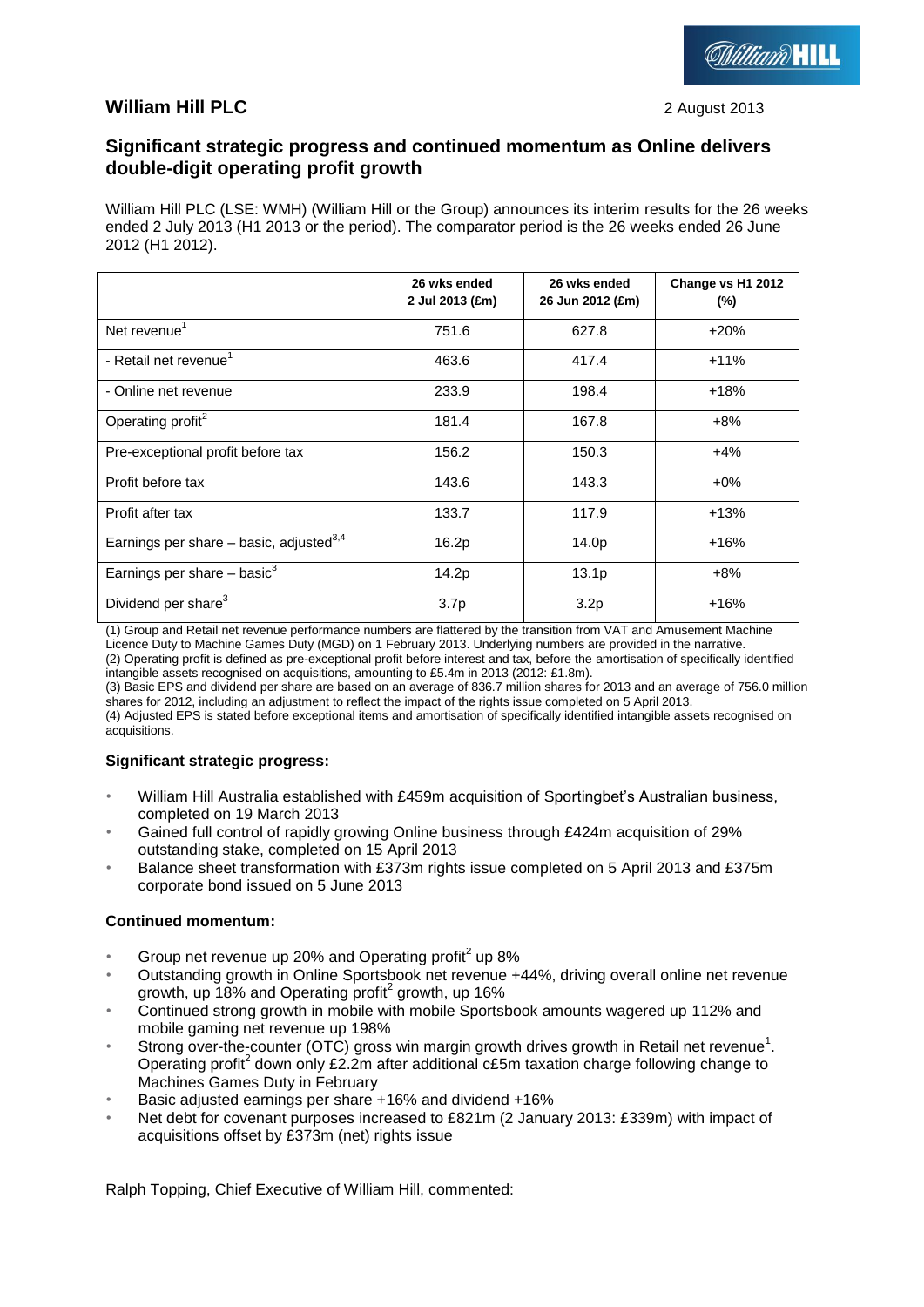"I am pleased with the extent of the strategic progress we have made in the last six months. Australia is a very attractive proposition and, since we assumed ownership, we are excited by the opportunity we see to develop William Hill Australia by improving our digital offer and targeting the recreational customer. Taking control of Online is giving us more freedom both to invest and to use that expertise across the Group, including in Australia, where we have a team from Online helping to develop the proposition to compete more effectively. That work is ongoing and will be completed in early 2014.

"At the same time, we have continued the momentum in Online, particularly in mobile Sportsbook. The shift to mobile gaming is an important development and we have invested significant resources in getting the business fully prepared to accelerate this important opportunity. With almost 200% growth in mobile gaming net revenue in the first half, this decision is clearly justified.

"While online and mobile gambling have grown substantially, Retail has continued to prove resilient, with net revenue growing, driven by both betting and gaming. Profits have held up well even without a major football tournament and with the business being hit by additional tax. As the UK economy improves and consumers generally feel more confident, we remain confident Retail will continue to prosper.

"Looking forward, we are continuing to innovate and to invest, developing mobile gaming, rolling out the next generation gaming machine in the shops and with a clear plan for maximising the value of our acquisitions for the long-term benefit of the business."

| <b>Analyst and investor</b><br>presentation |                            |                           |                             |
|---------------------------------------------|----------------------------|---------------------------|-----------------------------|
| Meeting:                                    | Live conference call:      | Archive conference call   | Video webcast:              |
| 9.00 a.m. BST on                            | Tel UK: 0800 368 0649      | (until 16 August 2013)    | www.williamhillplc.com      |
| 2 August 2013                               | Tel int'l: +44 (0) 20 3059 | Tel: +44 (0) 121 260 4861 | Available live and, until 2 |
| The Lincoln Centre                          | 8125                       | Passcode: 8300085#        | August 2014, as an          |
| 18 Lincoln's Inn Fields                     | Password: William Hill     |                           | archive                     |
| London WC2A 3ED                             |                            |                           |                             |

A separate conference call will be held at 11.00 am BST **for debt analysts and investors**. Dial-in details are:

UK telephone: 0800 368 0649 International telephone: +44 (0) 20 3059 8125 Password: William Hill debt investor call

Archive of the debt call: Telephone: +44 (0) 121 260 4861 Passcode: 6199119#

| <b>Enquiries</b> |                                                                                                         |                                                                       |
|------------------|---------------------------------------------------------------------------------------------------------|-----------------------------------------------------------------------|
| William Hill PLC | Ralph Topping, Chief Executive<br>Neil Cooper, Group Finance Director<br>Lyndsay Wright, Director of IR | On 2 August: +44 (0) 20 7404 5959<br>Thereafter: +44 (0) 20 8918 3614 |
| <b>Brunswick</b> | Simon Sporborg<br>Sophie Brand<br><b>Oliver Hughes</b>                                                  | Tel: +44 (0) 20 7404 5959                                             |

#### **Notes to editors**

William Hill, The Home of Betting, is one of the world's leading betting and gaming companies, employing more than 17,000 people. Founded in 1934, it is now the UK's largest bookmaker with around 2,400 licensed betting offices that provide betting opportunities on a wide range of sporting and non-sporting events, gaming on machines and numbers-based products including lotteries. The Group's Online business [\(www.williamhill.com\)](http://www.williamhill.com/) is one of Europe's leading online betting and gaming businesses, providing customers with the opportunity to access William Hill's products online, through their mobile, by telephone and by text services. William Hill US was established in June 2012 and provides land-based and mobile sports betting services in Nevada, and is the exclusive risk manager for the State of Delaware's sports lottery. The Group acquired the Sportingbet Australia business in March 2013, which is one of the leading online corporate bookmakers in Australia, offering sports betting products online, by telephone and via mobile devices. William Hill PLC is listed on the London Stock Exchange and became part of the FTSE100 in May 2013. The Group generates revenues of over £1.2bn a year.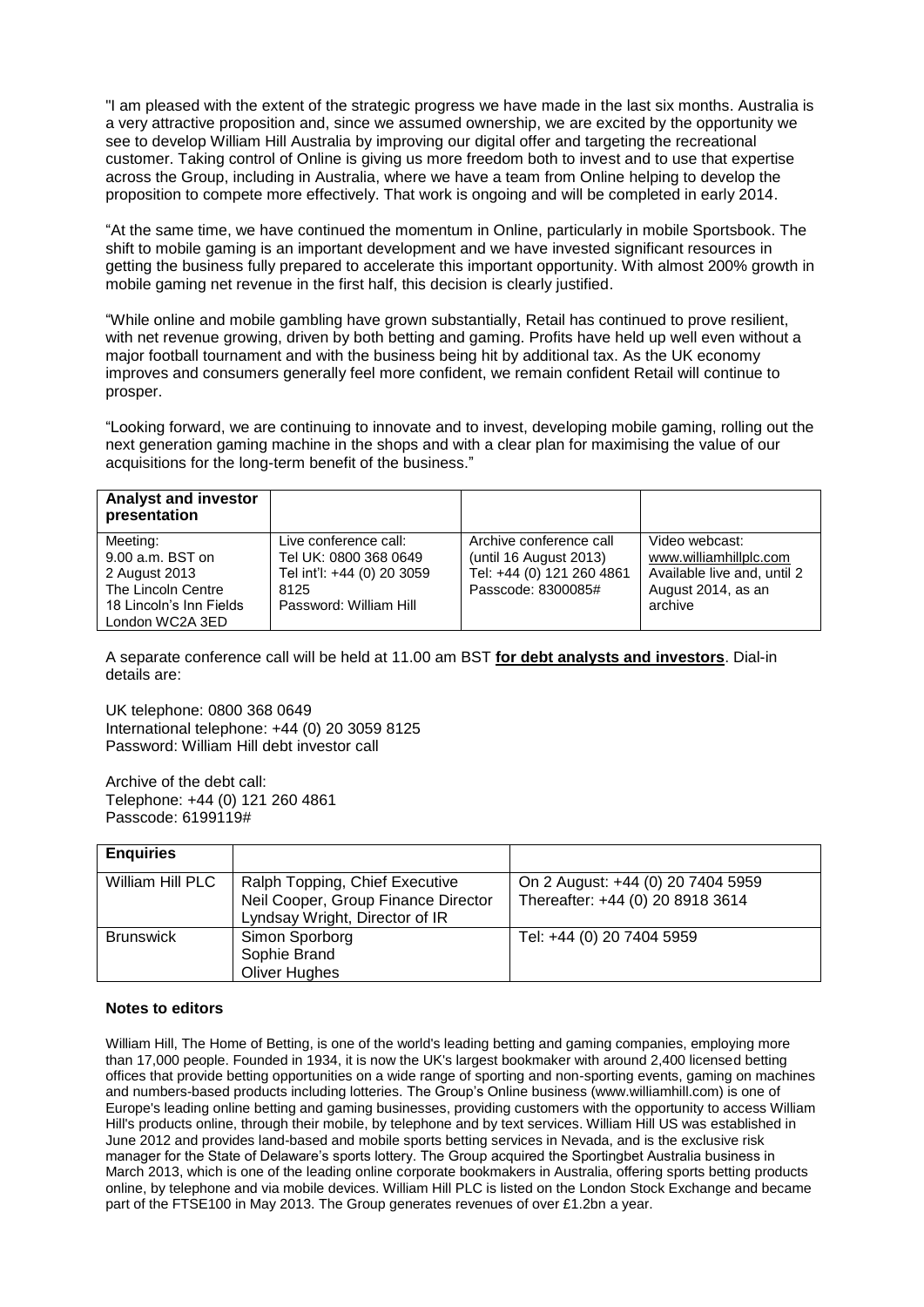#### **Cautionary note regarding forward-looking statements**

These results include statements that are, or may be deemed to be, "forward-looking statements". These forwardlooking statements can be identified by the use of forward-looking terminology, including the terms "believes", "estimates", "anticipates", "expects", "intends", "plans", "goal", "target", "aim", "may", "will", "would", "could" or "should" or, in each case, their negative or other variations or comparable terminology. These forward-looking statements include all matters that are not historical facts. They appear in a number of places throughout these results and the information incorporated by reference into these results and include statements regarding the intentions, beliefs or current expectations of the directors, William Hill or the Group concerning, amongst other things, the results of operations, financial condition, liquidity, prospects, growth, strategies and dividend policy of William Hill and the industry in which it operates.

By their nature, forward-looking statements involve risks and uncertainties because they relate to events and depend on circumstances that may or may not occur in the future and may be beyond William Hill's ability to control or predict. Forward-looking statements are not guarantees of future performance. The Group's actual results of operations, financial condition, liquidity, dividend policy and the development of the industry in which it operates may differ materially from the impression created by the forward-looking statements contained in these results and/or the information incorporated by reference into these results. In addition, even if the results of operations, financial condition, liquidity and dividend policy of the Group and the development of the industry in which it operates, are consistent with the forward-looking statements contained in these results and/or the information incorporated by reference into these results, those results or developments may not be indicative of results or developments in subsequent periods.

Other than in accordance with its legal or regulatory obligations (including under the Listing Rules, the Disclosure and Transparency Rules and the Prospectus Rules), William Hill does not undertake any obligation to update or revise publicly any forward-looking statement, whether as a result of new information, future events or otherwise.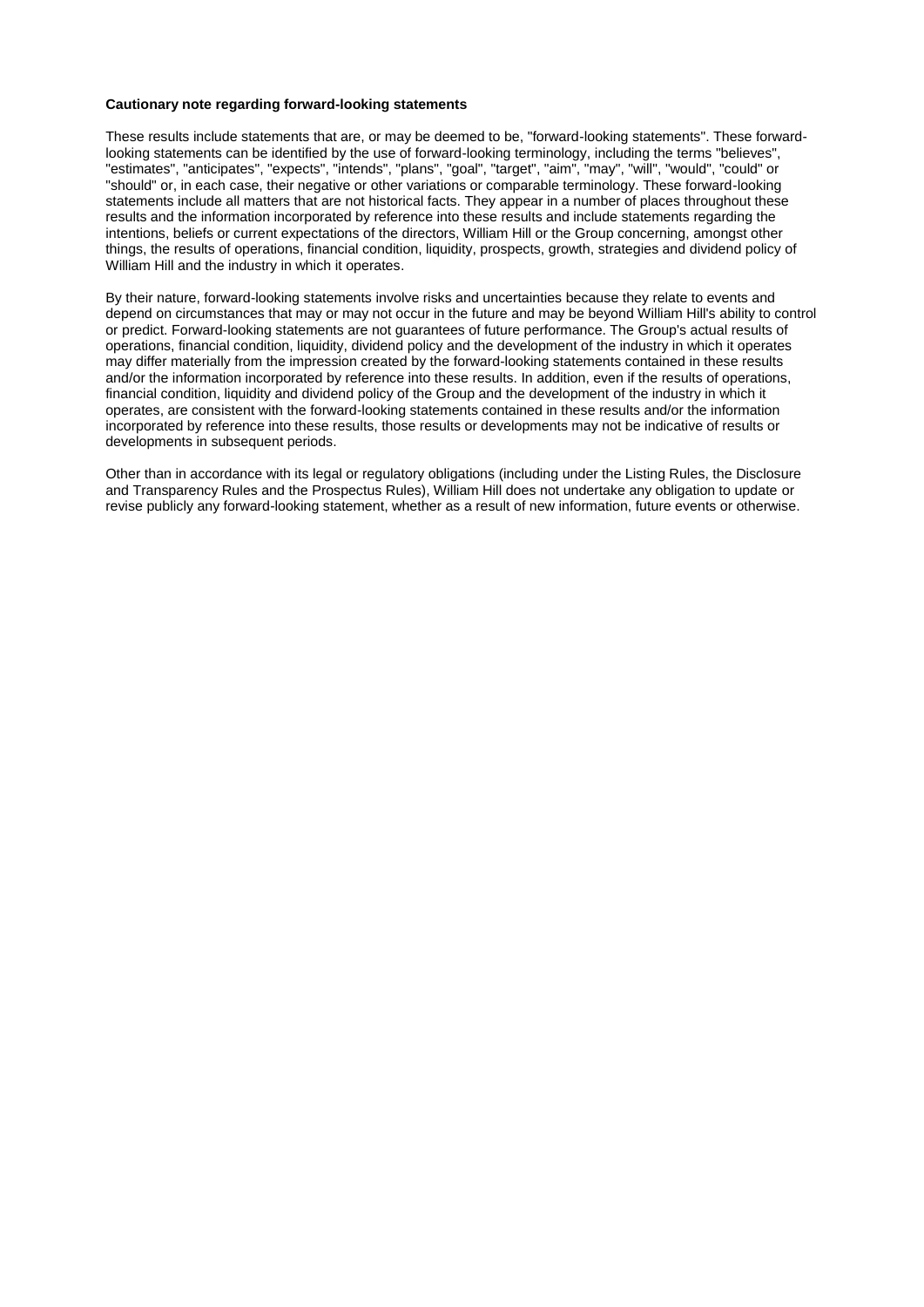# **Overview**

The Group's momentum has continued in the first half of 2013 with our Online division achieving 18% growth in net revenue and 16% growth in Operating profit<sup>2</sup>, led by a strong Sportsbook performance, underpinned by mobile wagering growth. Online and William Hill Australia accounted for 46% of Group Operating profit<sup>2</sup> in the period<sup>5</sup>. Retail net revenue grew 11%, underlying net revenue<sup>1</sup> grew 3% and Operating profit<sup>2</sup> declined by 2% or £2.2m impacted, amongst other things, by a £5m increase in indirect taxation following the change to Machine Games Duty (MGD) on 1 February 2013.

Group net revenue increased by 20% to £751.6m (+14% on an underlying basis<sup>1</sup>) (H1 2012: £627.8m). Excluding recent acquisitions and adjusting for the change to MGD in Retail, Group net revenue grew 8%. Group Operating profit<sup>2</sup> grew by 8% to £181.4m (H1 2012: £167.8m) or, excluding acquisitions, by 6%.

The first half of 2013 was busy in terms of corporate activity. We acquired Sportingbet Australia and took a call option over the Spanish Miapuesta business on 19 March. On 15 April, we acquired Playtech's 29% stake in the William Hill Online joint venture. We were pleased to be supported by shareholders in funding that acquisition through a £373m rights issue (net of expenses).

We also continue to invest to develop the business organically. Cash capital expenditure increased to £34.7m (2012: £30.2m), with continuous investment in the development of the Retail estate. Product development and IT infrastructure in Online are other major areas of focus.

The Group generated net cash inflow from operating activities of £134.1m (2012: £168.7m). As a result of the transactions highlighted above, net debt for covenant purposes increased to £821m (2 January 2013: £339m) and the Group's net debt over EBITDA ratio now stands at 1.9 times. In June, we issued a seven-year £375m corporate bond with a coupon of 4.25% to replace the short-term bridge loan taken on to part-fund the transactions. Whilst our absolute debt levels have risen, our credit ratings remain as before: Ba1 with Moody's and BB+ with Standard & Poor's.

The Board has declared an interim dividend of 3.7p per share (2012: 3.2p per share after rights issue adjustment), an increase of 16% over the prior year, reflecting the positive results delivered in the first half of 2013 and the Board's confidence in William Hill's future.

### **Strategy update**

As our results show, we have continued to deliver on our strategy to expand the business through:

- (a) a wider product range;
- (b) greater multi-channel usage; and
- (c) international expansion.

#### *Wider product range*

We continue to innovate with our sports betting product. We have expanded our feeds to add further tennis and basketball matches and launched a new cricket model to increase our pre-match and in-play offering this summer, having the market-leading in-play offering for the start of the Ashes series. Our NFL and NCAA football models are ready for the start of the American football season later this year and we will expand the newly established Australian business's product offering by supplying soccer feeds from Online for the start of the UK soccer season in August. We are the only pure fixed-odds bookmaker to offer a 'Cash In My Bet' facility, which we are extending to further products, to mobile and to other territories.

Gaming accounted for 44% of the Group's net revenue in the period. Innovations in both Retail gaming machines and mobile gaming online are a key area of focus. We launched our marketing and rewards 'Bonus Club' across the Retail estate in June, offering rewards to machine gaming customers through a chip-and-pin card without the requirement to supply personal data as we recognise many Retail customers value anonymity. In the third quarter, we will start the roll-out of the next generation gaming machine, Eclipse, which incorporates four screens to improve marketing and customer interaction. The roll-out of almost 4,900 machines will be to the half of the estate covering the south of England and is scheduled to be completed in the first quarter of 2014.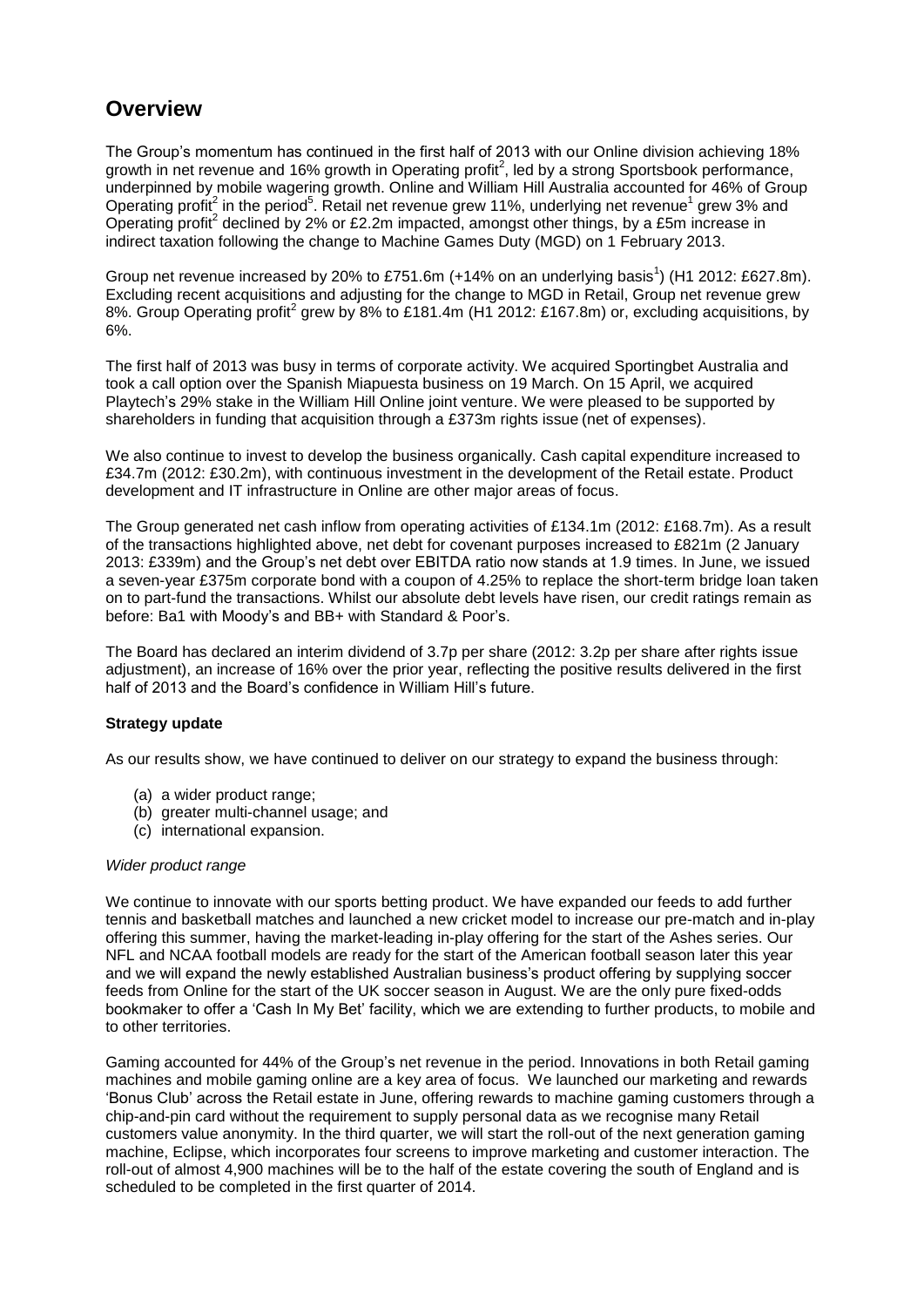Online gaming has seen 67 new games rolled in the first half of the year. Twenty-five games were launched to support our fast-growing mobile online gaming revenues. In July, 13 new desktop games were launched, with 12 rolled out on mobile.

#### *Greater multi-channel usage*

Mobile has been and continues to be a high priority for the Group. Mobile Sportsbook is continuing to perform very strongly, with amounts wagered up 112% and the app now downloaded more than one million times since it was launched in the Apple App Store in February 2012. It accounted for 38% of Sportsbook amounts wagered in the first half and 40% in the second quarter, and averaged above £21m turnover per week during the relatively quiet month of June. According to a report published by Onavo, a mobile data company, William Hill's is the most popular sports betting app, actively used by 38% of iPhone-owning sports gamblers.

Following the success of our mobile betting product, mobile gaming has become a key priority. Mobile gaming net revenue grew by 198% and accounted for 14% of Online gaming net revenue in the first half. We are excited by the growth opportunities we see in mobile gaming and aim to generate 40% of gaming net revenue from mobile devices by mid-2015. During the past 12 months, we have focused on establishing the right platforms to support mobile gaming growth. We have increased mobile payment systems, launched key products such as Casino and Vegas, and migrated existing desktop content onto mobile.

Having enhanced our marketing and rewards capability for gaming in the shops, we will be increasing cross-channel promotions between Retail, Online and Mobile, with a strong focus on gaming.

Given the high proportion of UK active gamblers who already have a William Hill account, we are also investing in our Customer Relationship Management capability. In 2012, we established a new data collection and storage system that gives us a single customer view, collated from multiple product databases, and enables better customer segmentation, targeting and customer services. In February 2013, we introduced a new campaign management system, using increased automation around the targeting, delivery and measurement of marketing campaigns.

We completed the acquisition of the 29% outstanding stake in Online on 15 April 2013 for £424m. This was the first opportunity to take full ownership of this strongly growing business and gives the Group increased strategic and operational flexibility. Taking control of Online is giving us more freedom both to invest and to use that expertise across the Group. Free from previous constraints, Online colleagues are now lending their digital expertise to the development of our new Australian business and are working closely with Retail management on opportunities to exploit our multi-channel offering to customers. As previously guided, we have also increased our planned capital investment in Online by 50% from the previous £20m cap to £30m this year. This will also enable us to launch mobile offerings in Italy and Spain in the second half of 2013.

#### *International expansion*

Selective international expansion is a core part of the Group's strategy, enabling us to diversify our revenues by accessing other locally licensed international territories.

We launched Online in Italy in 2011 and in Spain in 2012. We continue to enhance the product range in each country and have just launched Poker in Italy. The Spanish Online market is predominantly a sports betting market but the Italian market requires a strong focus on gaming as well as sports betting. Our performance in Italy, for instance, improved significantly following the launch of our slots offering in December 2012. We are one of the leading non-Italian operators in the Italian market, with 3.3% market share. In the Spanish sports betting market, William Hill holds the fourth largest market share with 10.7% and Miapuesta, over which we have a call option under the Sportingbet transaction, is the third largest operator with 12.5% market share.

On 19 March 2013, we completed the acquisition of Sportingbet's Australian online business and were granted a call option over its licensed Spanish business, Miapuesta, for a total cash consideration of £459.4m. This acquisition is in line with our strategy to develop the Group's online operations, to increase our exposure to attractive regulated markets and to achieve geographic diversification. The regulated Australian online betting market is one of the largest in the world and has demonstrated high growth rates. Sportingbet's Australian business is already a leading online corporate bookmaker in Australia, with significant potential to expand. The proposed acquisition of the Miapuesta business would allow us to achieve critical mass more quickly in the regulated Spanish market.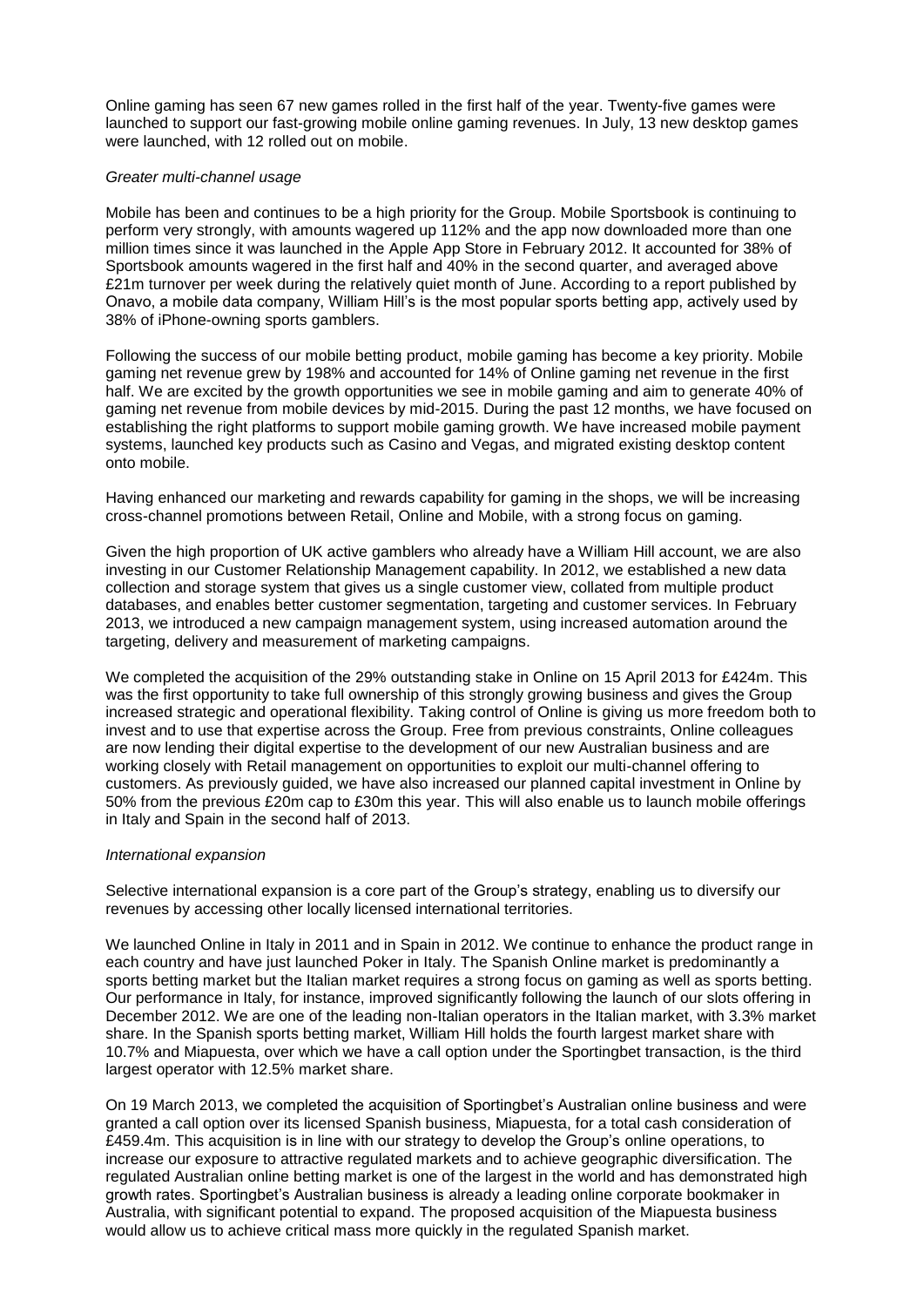Having owned the business for 15 weeks, we are excited by the opportunity we see to develop William Hill Australia by improving our digital offer and targeting the recreational customer. We have been delighted with the quality of the existing Australian workforce and those we have subsequently attracted into the business, which augurs well for the future. We are also pleased to have confirmed our assessment of the strength of its customer relationship management, its proprietary technology and its leading position in the market. Equally, we see opportunities to enhance the business under William Hill ownership, for instance by expanding the product range, improving the website user experience and applying our established and proven online marketing expertise. A team from Online is working in Australia to help develop the digital capability of the business and, in doing so, to improve the rate of customer acquisition and to reduce the cost per acquisition. That work is ongoing and will be completed in early 2014. We are making careful and considered changes to the business, and we remain confident of the potential of this business.

# **Operating review**

### **Summary of financial results**

|                                                   | H1 2013<br>$(\text{Em})$ | H1 2012<br>$(\text{Em})$ | % change |
|---------------------------------------------------|--------------------------|--------------------------|----------|
| - Retail net revenue                              | 463.6                    | 417.4                    | $+11%$   |
| - Online net revenue                              | 233.9                    | 198.4                    | $+18%$   |
| - Telephone net revenue                           | 10.1                     | 8.4                      | $+20%$   |
| - Sportingbet Australia net revenue               | 30.8                     | $\overline{\phantom{a}}$ |          |
| - William Hill US net revenue                     | 9.6                      |                          |          |
| - Other net revenue                               | 3.6                      | 3.6                      | $0\%$    |
| Group net revenue                                 | 751.6                    | 627.8                    | $+20%$   |
| - Retail Operating profit                         | 107.6                    | 109.8                    | $-2%$    |
| - Online Operating profit                         | 80.2                     | 68.9                     | $+16%$   |
| - Telephone Operating profit                      | 1.9                      | 0.7                      | $+171%$  |
| - William Hill Australia Operating profit         | 3.7                      | $\blacksquare$           |          |
| - William Hill US Operating profit                | 0.6                      | $\overline{\phantom{m}}$ |          |
| - Other Operating profit                          | 0.1                      | 0.2                      |          |
| - Corporate expenses (including associate income) | (12.7)                   | (11.8)                   | $+8%$    |
| Operating profit <sup>2</sup>                     | 181.4                    | 167.8                    | $+8%$    |
| Amortisation                                      | (5.4)                    | (1.8)                    |          |
| Profit before interest, tax and exceptional items | 176.0                    | 166.0                    | $+6%$    |
| <b>Exceptional items</b>                          | (12.6)                   | (7.0)                    |          |
| Net interest cost                                 | (19.8)                   | (15.7)                   | $+26%$   |
| <b>Profit before tax</b>                          | 143.6                    | 143.3                    | 0%       |

## **Online**

Online continued to perform strongly in the first half of 2013. Net revenue was 18% higher and Operating profit<sup>2</sup> was up 16%, underpinned by the continued strong growth of Sportsbook, including mobile. During the period, 81% of Online revenues came from our core markets (UK, Spain, Italy) (H1 2012: 78% from core markets).

Sportsbook net revenue grew 44% to £116.0m, benefitting from the combination of growth in both staking and margin. Amounts wagered increased by 26% despite the presence of the bulk of Euro 2012 in the prior year. Favourable sporting results in football and racing, including an exceptional Grand National, drove a gross win margin of 9.0% for the half (H1 2012: 7.8%), c2 percentage points higher than the normal expected level of c7%. In-play margin was 5.4% (H1 2012: 4.9%) and pre-match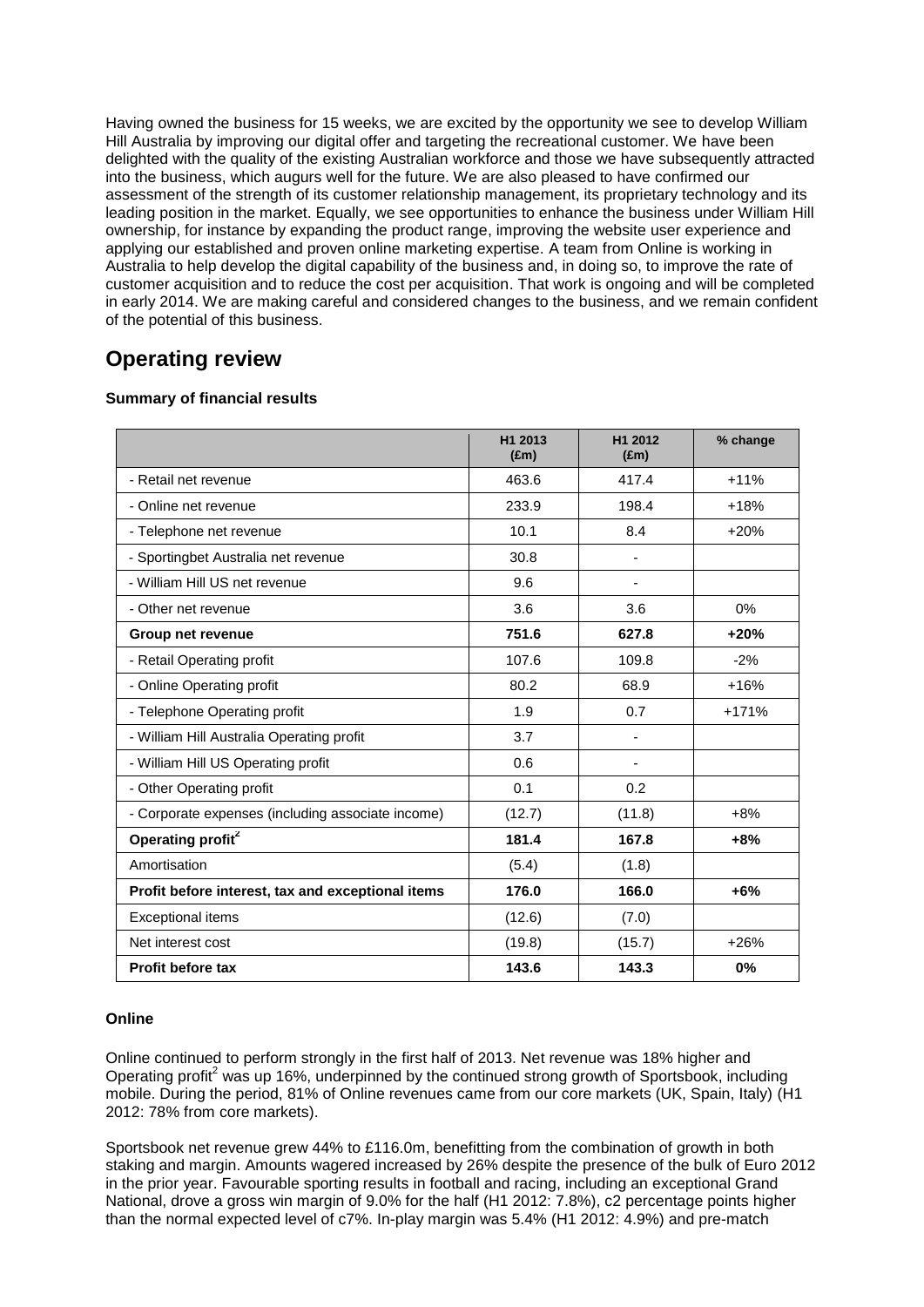margin was 11.6% (H1 2012: 9.8%). Mobile Sportsbook gross win margin was 10.7% versus the overall Sportsbook figure of 9.0%. We continue to innovate our products and services to improve customer engagement, with our latest innovation, Cash in My Bet, being used by more than 100,000 customers since launch.

A shift to mobile gaming is discernible and, in the period we have invested time and resources in getting the business ready to accelerate this trend. Impacted by the closure of certain markets in 2012, gaming net revenue was flat at £117.9m (H1 2012: £118.1m). Casino was up 2%, Bingo was down 2% and Poker was down 14%. Total Operating profit<sup>2</sup> contribution from the closed markets in H1 2012 was £2.3m.

Online cost of sales was 13% higher. This included increased gambling taxes in certain markets and increased mobile Sportsbook royalty payments, both linked to the growth of these net revenues. The 2012 position also benefitted from £2m of prior year accrual releases relating to Greece. Operating costs were 20% higher, with an 18% increase in marketing investment and with other costs up 21%. Marketing investment for the half was equivalent to 28% of net revenue, in line with the full-year guidance.

Operating profit<sup>2</sup> was 16% higher against H1 2012 at £80.2m (H1 2012: £68.9m). The non-controlling interest for Playtech up to 14 April which was the completion date of the acquisition of its 29% holding in William Hill Online was £15.3m (H1 2012: £18.7m).

#### **Retail**

Retail net revenue was 11% higher or 3% higher on an underlying basis<sup>1</sup>.

OTC net revenue was up 5%, benefitting from favourable football and racing results, including a record Grand National result. This led to an unusually high gross win margin of 19.7% (2012: 17.8%). Such a high margin inevitably lowers staking by reducing recycling. As we also rolled over the first three weeks of Euro 2012 in June and saw a relatively less attractive football programme in the second quarter, amounts wagered were 5% lower in the half as a whole, despite growth in both horse racing and greyhound staking in the second quarter.

Gaming machine net revenue increased by 18% in the first half, or +1% after adjusting for the MGD effect<sup>1</sup>. Gross win per machine per week was £910 (H1 2012: £924). The average number of gaming machines increased by 3% to 9,384 following the change to MGD at a density of 3.92 per shop. We completed the introduction of marketing and rewards functionality across the estate in the second quarter and plan to roll-out a next generation gaming machine, Eclipse, to around half of the estate by the end of Q1 2014.

We continue to invest in expanding and enhancing the estate, increasing the Retail estate by a net six shops to 2,398 in the first half, opening 16 new licences and closing 10 during the period. Our target remains to increase the estate by a net c1% per annum. A further seven shops were re-sited. There was an average of 2,392 shops in the period, around 1% higher than the prior year. We have installed c700 self-service betting terminals across the estate to date and aim to double the number of video walls from around 100 by the end of the year.

Cost of sales and operating costs were 47% and 7% higher, respectively, in part reflecting the change to MGD from VAT and Amusement Machine Licence Duty in February. Adjusting for this, cost of sales was 2% higher, and operating costs were up 4%. Additional operating costs included £3m of one-off repair and maintenance costs, higher content costs and higher staff costs from increased shop opening hours. This was partially mitigated by around £3m savings in Retail staff incentives as well as central cost recharge reductions. Looking ahead, our guidance on operating costs remains unchanged at around +6% on a headline basis or +3% excluding the effect of MGD.

The Retail business delivered £107.6m of Operating profit<sup>2</sup> in the first half, only £2.2m down on the prior year despite incurring an additional c£5m in taxation following the change to MGD on 1 February 2013 and without the benefit of a major football tournament in June.

#### **William Hill Australia**

William Hill Australia was formed in March 2013 following the completion of the acquisition of Sportingbet plc's Australian assets, including Sportingbet Australia and Centrebet.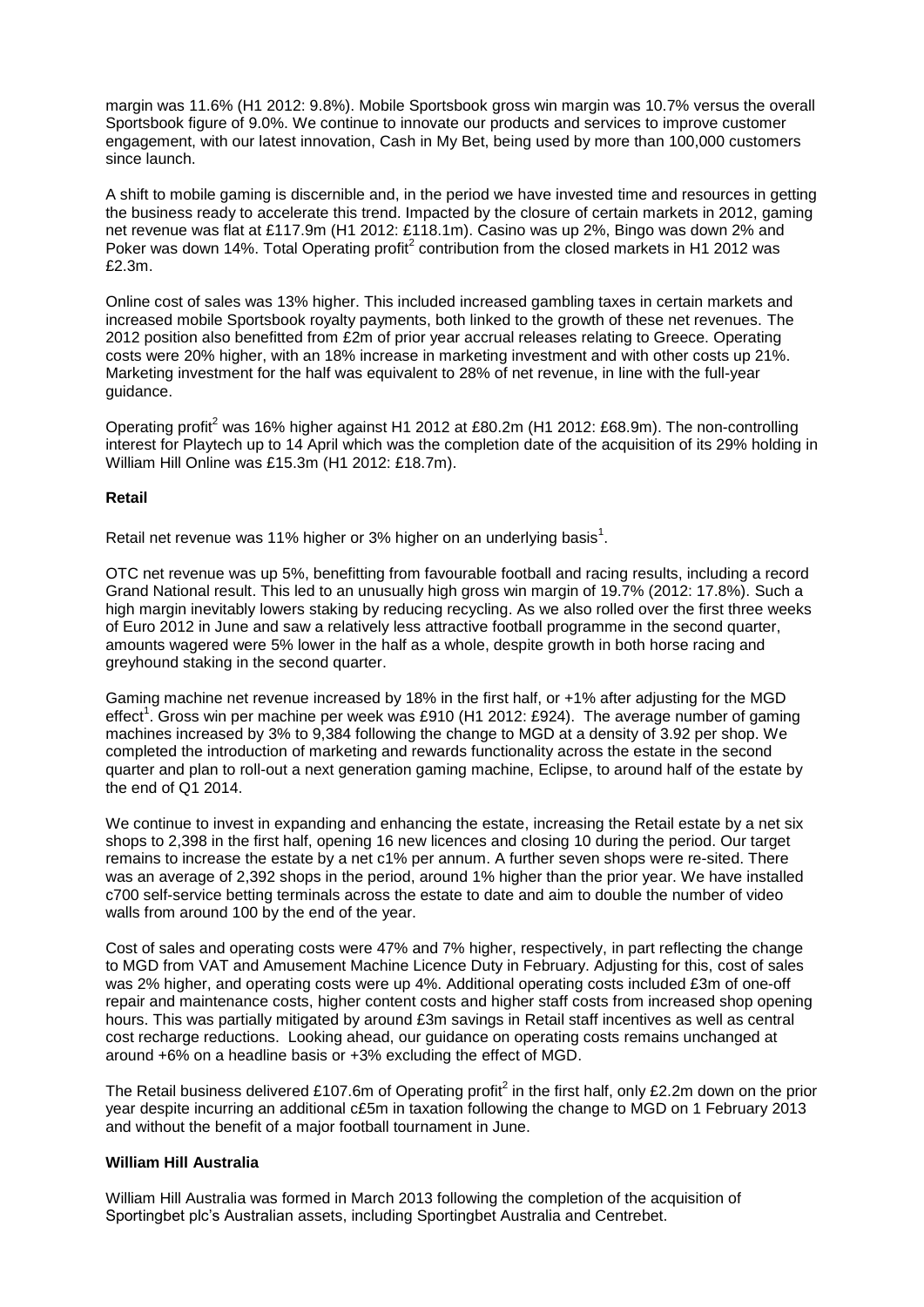In the 15 weeks from completion to the end of the period, William Hill Australia generated £30.8m net revenue, from amounts wagered of £422.3m at a gross win margin of 7.8%. Gross profit was impacted by higher product fees following changes to state betting taxes. With costs of £20.4m, the division recorded an Operating profit<sup>2</sup> of £3.7m. In Australian dollars, wagering fell 6% on the same period in 2012, net revenue grew 36% and Operating profit<sup>2</sup> grew 46%.

Although still early, activities to develop and enhance the business are our priority. These will continue throughout the second half and into the first quarter of 2014, and are progressing well. Though there will be some operational changes as we integrate and strengthen the business, we remain confident of the attractiveness of this opportunity to establish William Hill in another major licensed market.

#### **William Hill US**

William Hill US has performed well against internal expectations, delivering amounts wagered of £127.7m and net revenue of £9.6m, with a gross win margin of 7.5%. The division made a modest £0.6m profit in the period largely ahead of the peak trading season which runs from September through January. We continue to enhance our product offering in the US, adding more markets for the core sports of professional and college football and basketball. Mobile continues to perform well, with handle increasing c130% over the prior period.

The State of Nevada passed an alteration to its existing gambling bill in May, banning betting kiosks from bars, taverns and other establishments that hold a restricted gaming licence, effective from 1 July 2013. Around 69 of the 86 William Hill US kiosks were affected and are no longer able to be used to place bets. However, as these are useful deposit points for customers funding their mobile betting accounts, we expect to retain the kiosks in the majority of these locations. The financial impact is not expected to be material.

From a regulatory perspective, a number of states are reviewing their gambling frameworks. In our view, such changes are likely to favour land-based incumbents and we are positioning ourselves to exploit our strengths in sports betting and as a licensed Nevada operator as opportunities become available. For instance, in May, we signed a long-term partnership agreement with Monmouth Park Racetrack in New Jersey to provide exclusive sports betting facility to the racetrack should legislation allow and additionally, to sponsor the Haskell Invitational, one of the most prestigious horse races in the US.

### **Telephone**

Amounts wagered in the Telephone channel were 9% lower, impacted in part by reduced recycling resulting from the strong gross win margin of 7.9%, 1.9 percentage points higher than in the first half of 2012. This drove net revenue up 20% to £10.1m. Through good cost control, with operating costs 19% lower, this translated into £1.9m Operating profit<sup>2</sup> against £0.7m in the comparable period which included a c£3.4m benefit from the release of accruals in cost of sales.

# **Financial review**

Operating profit<sup>2</sup> grew by 8% in the first half of 2013 on the comparable period, from £167.8m in 2012 to £181.4m in 2013. Excluding the Group's recently acquired Australian and US businesses, which were not present in the prior period, Operating profit<sup>2</sup> grew by 6% from £167.8m to £177.1m.

Pre-exceptional profit after tax for the year was £145.9m, up 17% on the prior year (H1 2012: £124.3m). After deducting exceptional items net of tax, profit after tax for the period grew by 13% to £133.7m (H1 2012: £117.9m). Included in this total was £15.3m (H1 2012: £18.7m) relating to the non-controlling interest in William Hill Online up to 14 April 2013, which was the date immediately prior to the acquisition of this minority interest.

Basic adjusted earnings per share grew by 16% from 14.0p in H1 2012 to 16.2p in H1 2013, with both prior year comparatives and earnings for the 2013 period prior to the rights issue rebased for the effect of the rights issue completed on 5 April. This growth reflects the profit growth in the period and the benefit of a reduction in the effective tax rate. The adjustments made to the basic earnings per share metric relate to exceptional items and to the amortisation of acquired intangible assets: adjustments which reflect the key business metric of Operating profit<sup>2</sup> and give a better sense of underlying business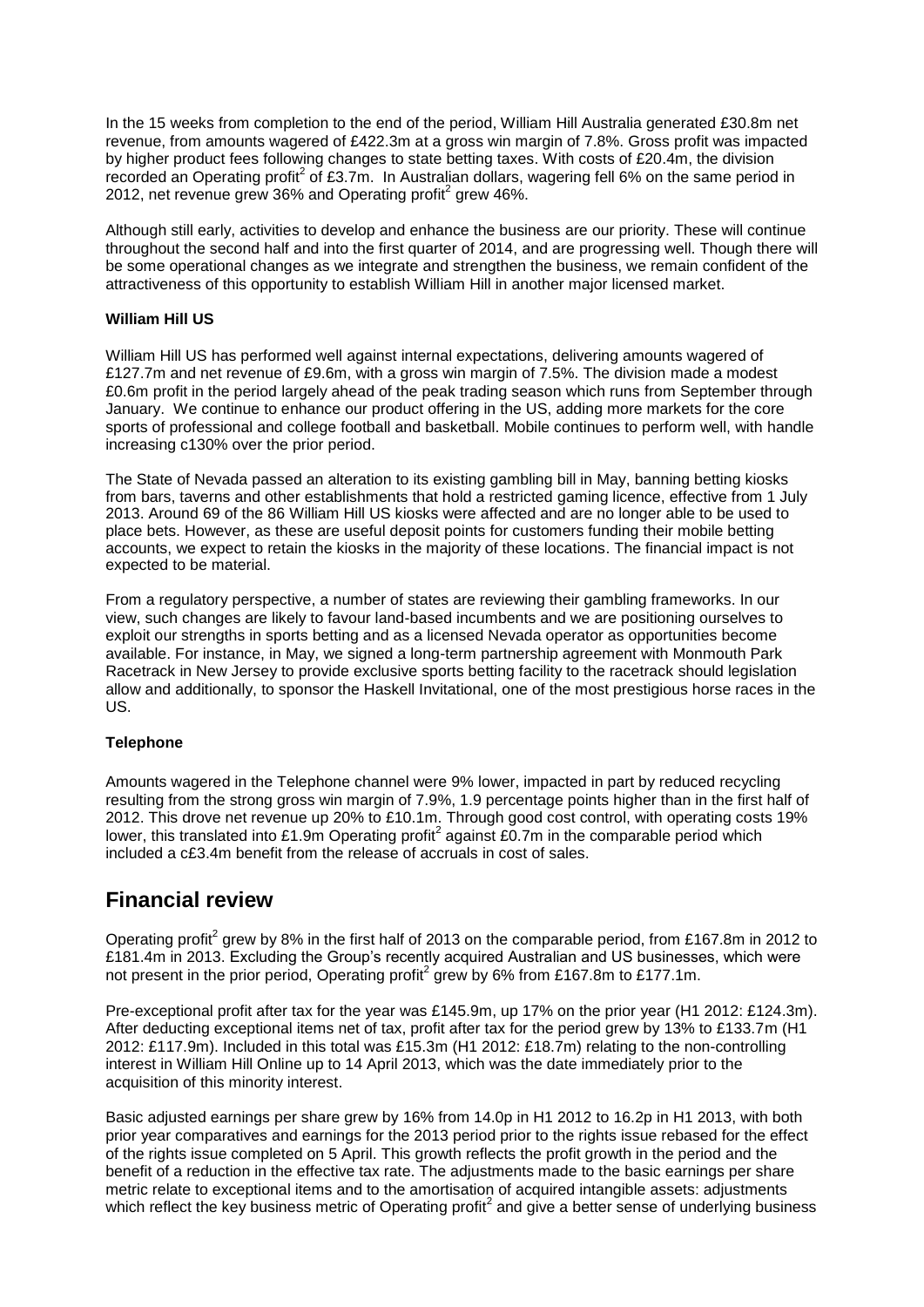progress. Basic earnings per share was up 8% to 14.2p (H1 2012: 13.1p), adjusted for the rights issue as above.

#### *Pre-exceptional Income Statement*

The Group saw net revenue growth of 20% against the prior period, to £751.6m versus £627.8m in H1 2012. Retail net revenue saw growth of 11% on the same basis, though this was flattered by the transition from VAT and AMLD to MGD; on an underlying basis it grew 3%. William Hill Online delivered 18% net revenue growth, powered largely by a 44% increase in Sportsbook net revenue.

Cost of sales for the Group was £129.6m, up 53% on the prior year (H1 2012: £84.7m). The key components of this growth were increased gaming machine-related gaming duty following the introduction of MGD in February, increased gaming duty in certain Online territories, and higher royalty payments relating to the increased proportion of Sportsbook revenues derived from mobile. The Group also saw one-off accrual releases of c£5m in the 2012 comparative relating both to Online and Telephone, which exacerbated the relative growth in this cost line in 2013, and increased UK gross profits tax payments in 2013. Adjusting for the change to MGD, cost of sales was up 13%. Cost of sales in the William Hill Australia business, comprising Goods and Services Tax as well as racing and other sports levies, was £6.7m from completion to the end of the period.

Pre-exceptional net operating expenses, which includes other operating income but excludes amortisation of acquired intangibles, grew 17% from £376.8m in H1 2012 to £441.9m in H1 2013. Online saw 20% growth in net operating expenses, driven by an 18% increase in marketing costs and a 21% increase in other costs. The main driver of other cost growth was staff, with a 42% increase. Retail net operating expenses grew 7%, or 4% after adjusting for the increase in MGD. In absolute terms, the primary increases came from staff costs, with an increase of 3%, property costs, up 8%, and content costs, up 12%. The newly acquired Australian business saw £20.4m net operating expenses from completion of the Sportingbet acquisition to the end of the period. William Hill US and Telephone incurred £8.1m and £8.2m net operating expenses, respectively. Net corporate expenses grew by 5% to £14.0m, impacted by a reduction in central charges to Retail. Prior to recharges, gross corporate costs were flat, benefitting from reduced staff incentive provisions. Other operating income was £3.3m (H1 2012: £1.8m).

The Group had a contribution of £1.3m from its associate, SIS (H1 2012: £1.5m).

The Group saw £5.4m of amortisation in H1 2013 relating to acquired intangibles, of which £1.8m arose in Online (H1 2012: £1.8m), £1.3m arose following the US acquisitions, and £2.3m related to the Sportingbet acquisition. The Group expects full year amortisation to be c£12m. After amortisation, Group pre-exceptional EBIT was up 6% to £176.0m (H1 2012: £166.0m).

Pre-exceptional net finance costs rose from £15.7m in H1 2012 to £19.8m in H1 2013 as the Group saw net debt increase following the acquisitions undertaken in H1 2013.

Pre-exceptional pre-tax profit for the first half was £156.2m (H1 2012: £150.3m).

### *Exceptional costs*

The Group recorded £12.6m of pre-tax exceptional costs in the first half (H1 2012: £7.0m), comprising £10.9m of exceptional operating costs relating to the Sportingbet acquisition and the write-off of £1.7m of unamortised arrangement fees relating to the early termination of the short-term bridge facility put in place for the acquisitions carried out in the first half. Together with the £4.6m incurred in 2012, total exceptional costs for the Sportingbet transaction were £15.5m. The Group continues to expect around £16m in total exceptional costs linked to this transaction.

#### *Taxation*

Pre-exceptional tax on profit was £10.3m (H1 2012: £26.0m) at an effective tax rate of 6.6% (H1 2012: 17.3%). This benefitted from a deferred tax credit arising from the reduction in UK corporation tax rate to 20% in 2015, which was substantively enacted during the period. The Group expects the effective tax rate will revert to c18% in the second half, achieving 12% on a full-year basis in 2013. The effective income statement tax rate expectation for 2014 remains 17%. Tax on exceptional items was a £0.4m credit (H1 2012: £0.6m credit), making the total tax for the Group for the first half £9.9m (H1 2012: £25.4m).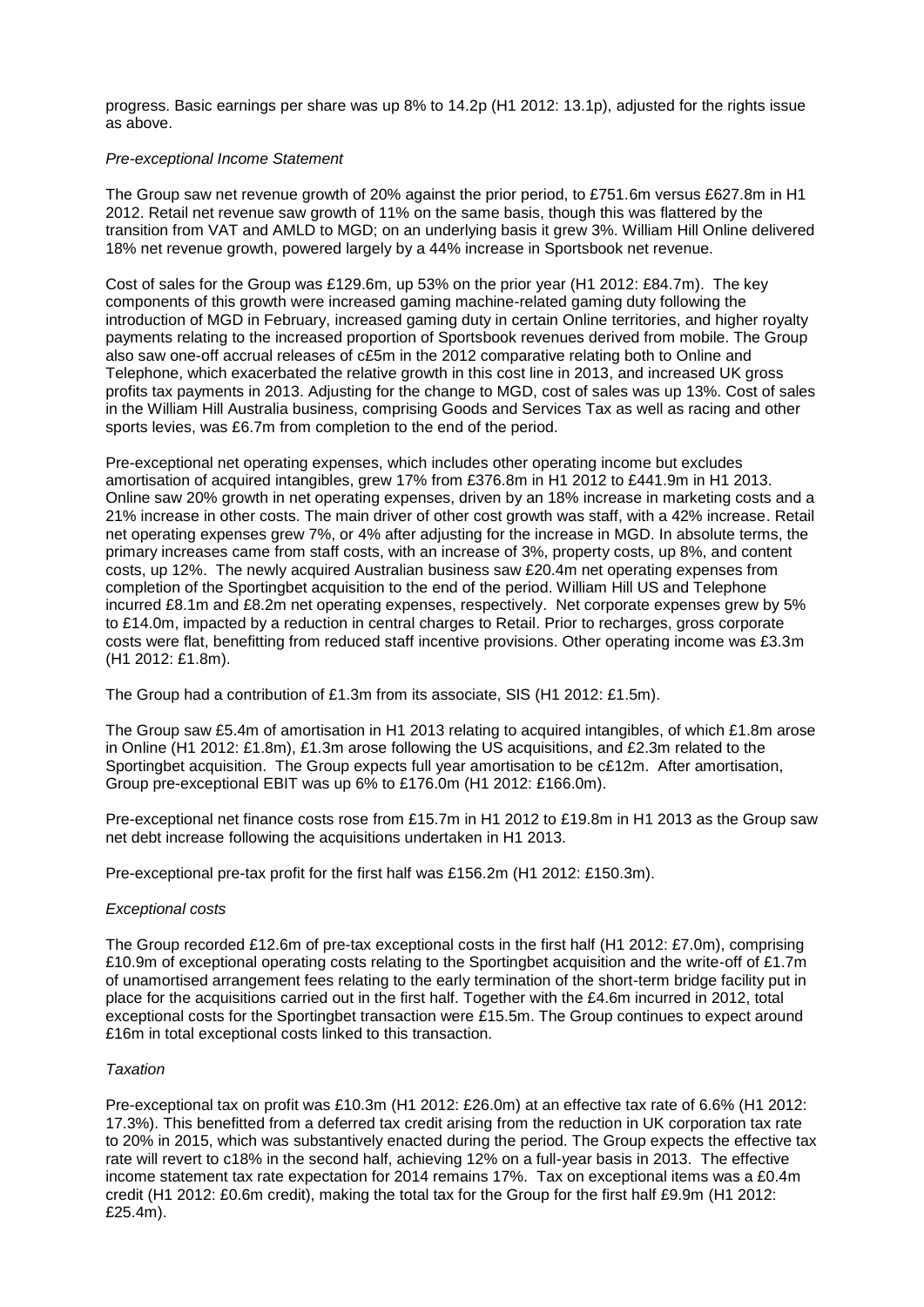The Group expects the cash tax rate for 2013 to remain in line with previous guidance of 20%, with cash tax guidance for 2014 now expected to be 18%.

#### *Cash flow and balance sheet*

The Group continued to generate substantial levels of cash from operating activities, with £134.1m of net cash inflow (H1 2012: £168.7m), with growth in Operating profit<sup>2</sup> contributing positively to this improvement, offset by an adverse working capital movement.

The Group invested £34.7m in cash capital expenditure in the period (H1 2012: £30.2m) and it continues to expect full-year capital expenditure to be in the range of £80-90m, including an estimated £30m investment in William Hill Online and £5m in Group IT infrastructure. Other cash outflows in the first half included £55.0m in dividend payments and £21.6m in distributions made to non-controlling interests.

During the period, the Group completed two acquisitions: certain assets acquired from Sportingbet plc and the acquisition of the 29% minority interest held by the Playtech Group in William Hill Online. These were financed by a combination of borrowings under the Group's existing revolving credit facility (RCF), a short-term bridge loan and the proceeds of a £373m (net) 2-for-9 rights issue completed on 5 April. To maintain an appropriate capital structure and further diversify its debt profile, the Group issued a sevenyear bond at a coupon rate of 4.25% to raise £375m on 5 June. The proceeds of the bond issue were used to repay the bridge loan and part of the borrowings drawn under the RCF. As at 2 July 2013, the Group had drawn borrowings of £905m and net debt for covenant purposes increased to £821m (2 January 2013: £339m) as a result of the two acquisitions. This reflects a net debt over EBITDA ratio of 1.9 times.

The Group saw its net assets move up by £6m, reflecting the £134m increase in retained earnings, and the additional £373m net share capital issued by the Company, offset by a £413m decrease in reserves following the acquisition of the minority interest and a net £88m of other outflows, including £55m of dividend payments and £22m of other distributions.

The Group's accounting pension deficit increased slightly over the period to £22.3m as a result of deficit repair contributions being offset by actuarial losses and ongoing service costs.

# **Fiscal and regulatory update**

In the UK, submissions have been made to the Department of Culture, Media and Sport (DCMS) on its consultation on gaming machine stakes and prizes. Publication of the submissions and the Department's response is expected in due course but no timeline has been specified.

In May, the UK Government confirmed in the Queen's Speech its intention to regulate online gambling on a 'Point of Consumption' basis and has published draft legislation. Any proposals on the introduction of a Point of Consumption tax and the tax rate are expected to be addressed in the Chancellor's budget speech in due course. The Group's view remains that there is no demonstrable need for the proposed Point of Consumption regulation based on consumer protection, which is the Government's justification, and that rigorous enforcement would be required to mitigate the significant market distortion that will result from introduction of taxation.

In Australia, the Department of Broadband, Communications and the Digital Economy published its final report of the Review of the Interactive Gambling Act 2011. The Federal Government is seeking to work with the states and territories to implement a national harm minimisation and consumer protection standard for all licensed gambling activities, before giving consideration to the Review's recommended changes relating to the trial of in-play sports betting and online tournament poker. In addition, measures were announced by the Federal Government to restrict gambling advertisements before, during and after live games and to ban the promotion of live odds on television and radio networks. The Australian Wagering Council, of which we are a member, accepted the proposed changes and is working with the broadcast industry to implement them.

In the US, we continue to track potential changes to regulation where a variety of state governments are reviewing gambling regulation.

# **Dividend**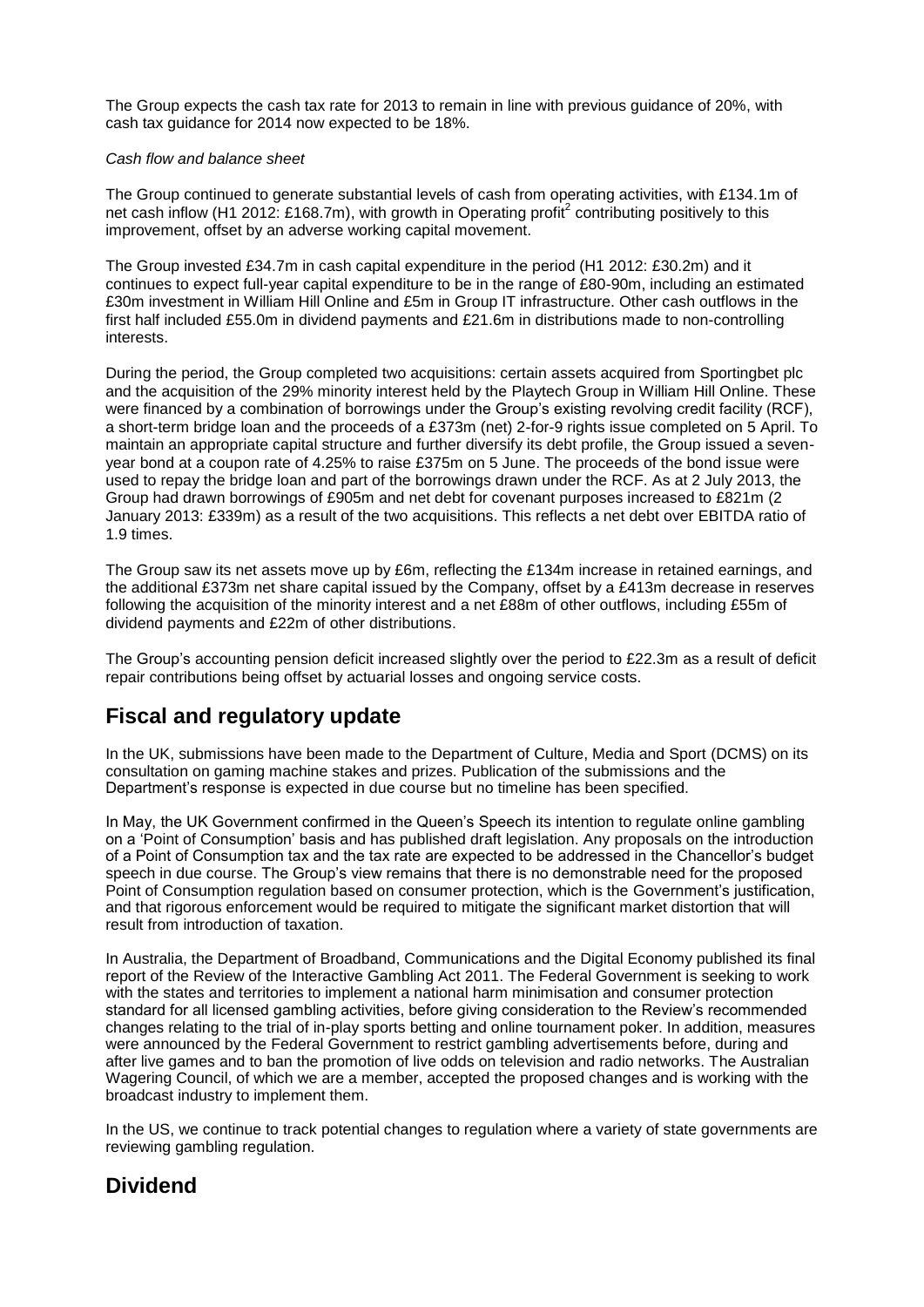The Board has approved an interim dividend of 3.7p per share (H1 2012: 3.2p per share after rights issue adjustment). It is payable on 6 December 2013, the ex-dividend date is 23 October 2013 and the record date is 25 October 2013. The Group estimates that approximately 866 million shares will qualify for the final dividend.

# **Principal risks and uncertainties**

The key risks areas for 2013, which are discussed in our 2012 Annual Report, are identified as:

- UK and overseas taxation and duties;
- UK and overseas regulation;
- key supplier relationships;
- business continuity and disaster recovery preparedness;
- UK and international growth opportunities;
- the economic climate;
- data protection and technology risk; and
- regulatory compliance.

# **Directors' responsibility statement**

We confirm that to the best of our knowledge:

- the unaudited condensed consolidated financial statements have been prepared in accordance with IAS 34, "Interim Financial Reporting"; and
- the interim management report includes a fair review of the information required by Disclosure  $\bullet$ and Transparency Rule 4.2.7R and Disclosure and Transparency Rule 4.2.8R.

Neither the Company nor the directors accept any liability to any person in relation to the half-year financial report except to the extent that such liability could arise under English law. Accordingly, any liability to a person who has demonstrated reliance on any untrue or misleading statement or omission shall be determined in accordance with section 90A and schedule 10A of the Financial Services and Markets Act 2000.

By order of the Board,

| R.J. Topping           | N. Cooper                     |
|------------------------|-------------------------------|
| <b>Chief Executive</b> | <b>Group Finance Director</b> |
| 2 August 2013          | 2 August 2013                 |

#### **Reference notes**

- (1) Group and Retail net revenue performance numbers are flattered by the transition from VAT and Amusement Machine Licence Duty to Machine Games Duty (MGD) on 1 February 2013. Underlying numbers are provided in the narrative, adjusting the prior year from the date of introduction of MGD to reflect the current tax regime.
- (2) Operating profit is defined as pre-exceptional profit before interest and tax, before the amortisation of specifically identified intangible assets recognised on acquisitions, amounting to £5.4m in 2013 (2012: £1.8m).
- (3) Basic EPS is based on an average of 836.7 million shares for 2013 and an average of 756.0 million shares for 2012, including an adjustment to reflect the impact of the rights issue completed on 5 April 2013.
- (4) Basic EPS and dividend per share are stated before exceptional items and amortisation of specifically identified intangible assets recognised on acquisitions.
- (5) This includes the contribution of William Hill Australia for the 15 weeks from completion on 19 March 2013 to the end of the period.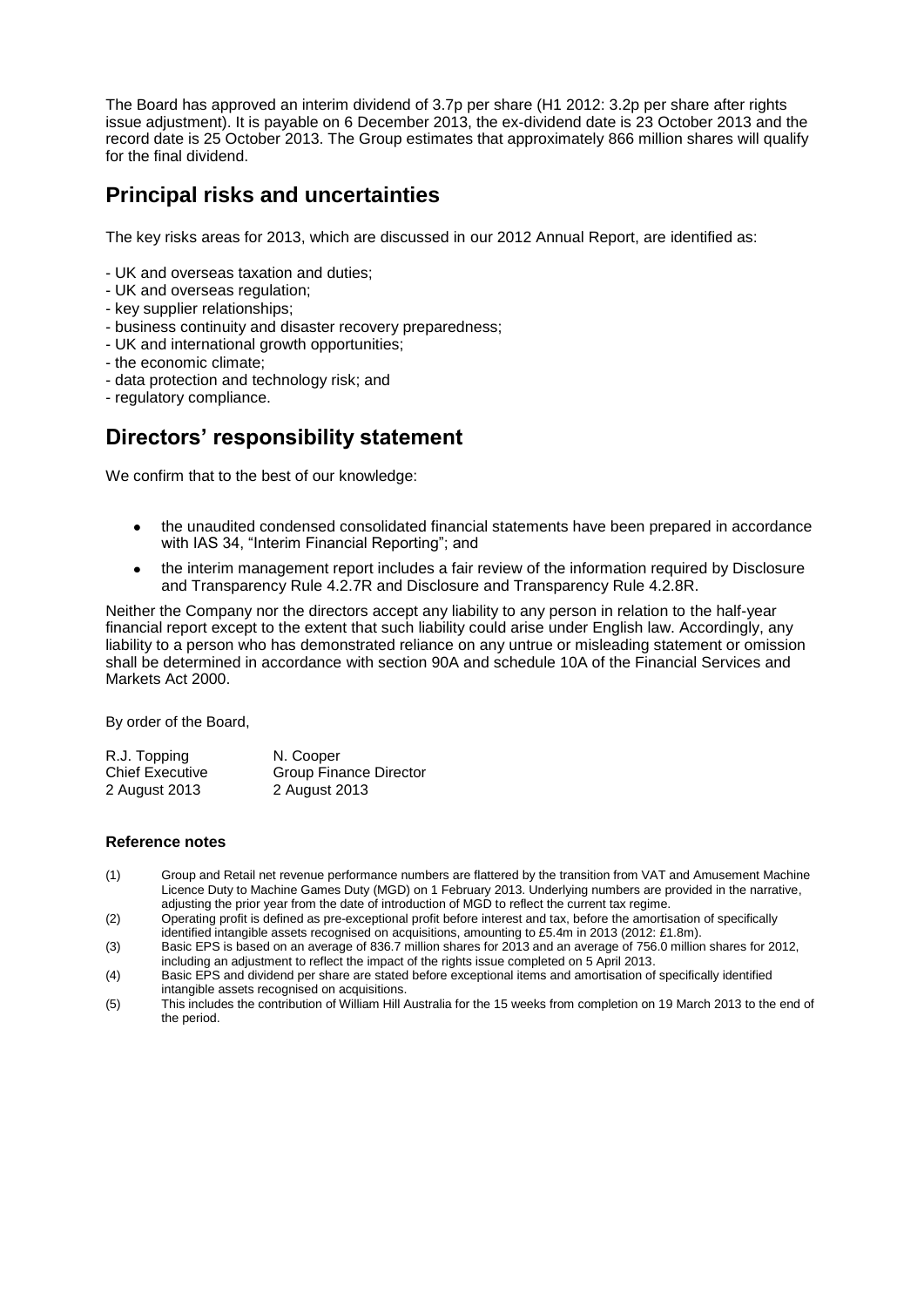# **William Hill PLC Interim Consolidated Income Statement (unaudited)**

|                                                      |                |                                             |                                         | 26 weeks<br>ended             |                                      |                                  | 26 weeks                                | 53 weeks                            |
|------------------------------------------------------|----------------|---------------------------------------------|-----------------------------------------|-------------------------------|--------------------------------------|----------------------------------|-----------------------------------------|-------------------------------------|
|                                                      | <b>Notes</b>   | <b>Before</b><br>exceptional<br>items<br>£m | <b>Exceptional</b><br>items<br>(note 3) | 2 July<br>2013<br>Total<br>£m | Before<br>exceptional<br>items<br>£m | Exceptional<br>items<br>(note 3) | ended<br>26 June<br>2012<br>Total<br>£m | ended<br>1 January<br>2013<br>Total |
| <b>Continuing Operations</b>                         |                |                                             | £m                                      |                               |                                      | £m                               |                                         | £m                                  |
| <b>Amounts wagered</b>                               | 2              | 3,670.1                                     | $\overline{\phantom{a}}$                | 3,670.1                       | 2,878.3                              | $\overline{\phantom{a}}$         | 2,878.3                                 | 5,884.8                             |
| Revenue                                              | 2              | 751.6                                       |                                         | 751.6                         | 627.8                                |                                  | 627.8                                   | 1,276.9                             |
| Cost of sales                                        | 2,3            | (129.6)                                     | $\overline{\phantom{a}}$                | (129.6)                       | (84.7)                               | (4.6)                            | (89.3)                                  | (172.2)                             |
| <b>Gross profit</b>                                  | $\overline{2}$ | 622.0                                       | $\overline{\phantom{a}}$                | 622.0                         | 543.1                                | (4.6)                            | 538.5                                   | 1,104.7                             |
| Other operating income                               |                | 3.3                                         |                                         | 3.3                           | 1.8                                  |                                  | 1.8                                     | 4.7                                 |
| Other operating expenses                             | 3              | (450.6)                                     | (10.9)                                  | (461.5)                       | (380.4)                              | (2.0)                            | (382.4)                                 | (802.0)                             |
| Share of results of associates<br>and joint ventures |                | 1.3                                         |                                         | 1.3                           | 1.5                                  |                                  | 1.5                                     | 3.7                                 |
| Profit before interest and tax                       | $\overline{2}$ | 176.0                                       | (10.9)                                  | 165.1                         | 166.0                                | (6.6)                            | 159.4                                   | 311.1                               |
| Investment income                                    | 2,4            | 0.6                                         |                                         | 0.6                           | 0.2                                  |                                  | 0.2                                     | 0.6                                 |
| Finance costs                                        | 3,5            | (20.4)                                      | (1.7)                                   | (22.1)                        | (15.9)                               | (0.4)                            | (16.3)                                  | (34.0)                              |
| Profit before tax                                    | $\overline{2}$ | 156.2                                       | (12.6)                                  | 143.6                         | 150.3                                | (7.0)                            | 143.3                                   | 277.7                               |
| Tax                                                  | 3.6            | (10.3)                                      | 0.4                                     | (9.9)                         | (26.0)                               | 0.6                              | (25.4)                                  | (46.7)                              |
| Profit for the period                                |                | 145.9                                       | (12.2)                                  | 133.7                         | 124.3                                | (6.4)                            | 117.9                                   | 231.0                               |
| Attributable to:                                     |                |                                             |                                         |                               |                                      |                                  |                                         |                                     |
| Equity holders of the parent                         |                | 130.6                                       | (12.2)                                  | 118.4                         | 104.4                                | (5.2)                            | 99.2                                    | 189.8                               |
| Non-controlling interest                             |                | 15.3                                        |                                         | 15.3                          | 19.9                                 | (1.2)                            | 18.7                                    | 41.2                                |
|                                                      |                | 145.9                                       | (12.2)                                  | 133.7                         | 124.3                                | (6.4)                            | 117.9                                   | 231.0                               |
| Earnings per share (pence)                           |                |                                             |                                         |                               |                                      |                                  |                                         |                                     |
| Basic (restated)                                     | 8              |                                             |                                         | 14.2                          |                                      |                                  | 13.1                                    | 25.1                                |
| Diluted (restated)                                   | 8              |                                             |                                         | 13.9                          |                                      |                                  | 12.9                                    | 24.7                                |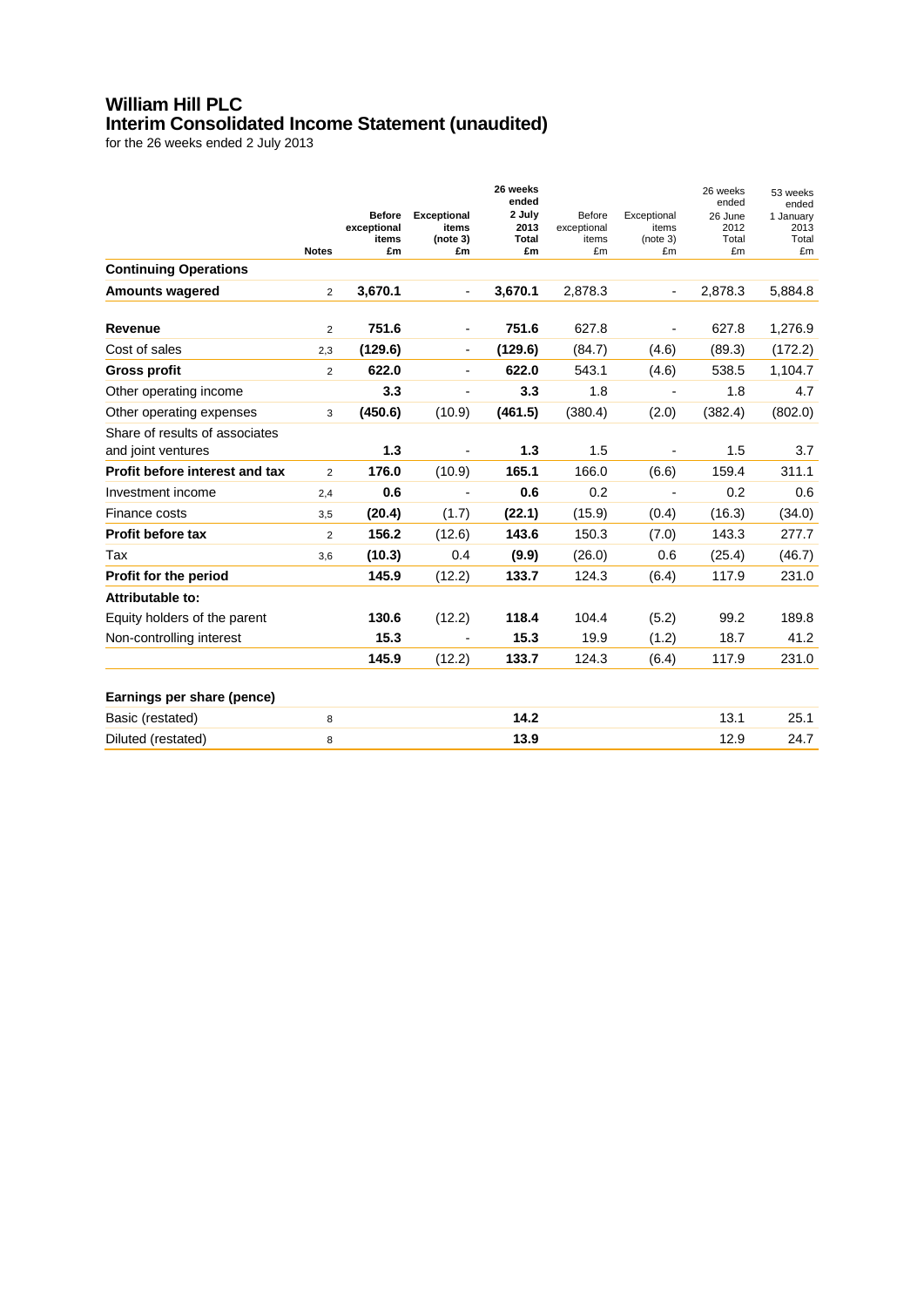## **William Hill PLC Interim Consolidated Statement of Comprehensive Income (unaudited)**

|                                                                     | 26 weeks<br>ended<br>2 July<br>2013<br>£m | 26 weeks<br>ended<br>26 June<br>2012<br>£m | 53 weeks<br>ended<br>1 January<br>2013<br>£m |
|---------------------------------------------------------------------|-------------------------------------------|--------------------------------------------|----------------------------------------------|
| Profit for the period                                               | 133.7                                     | 117.9                                      | 231.0                                        |
| Items that will not be reclassified subsequently to profit or loss: |                                           |                                            |                                              |
| Actuarial (losses)/gains on defined benefit pension scheme          | (4.9)                                     | 11.3                                       | 5.6                                          |
| Tax on items taken to statement of comprehensive income             | (1.4)                                     | (3.4)                                      | (3.0)                                        |
|                                                                     | (6.3)                                     | 7.9                                        | 2.6                                          |
| Items that may be reclassified subsequently to profit or loss:      |                                           |                                            |                                              |
| Gains on cash flow hedges                                           |                                           |                                            | 0.4                                          |
| Exchange differences on translation of foreign operations           | (11.9)                                    | 0.2                                        | (1.7)                                        |
|                                                                     | (11.9)                                    | 0.2                                        | (1.3)                                        |
| Other comprehensive (loss)/income for the period                    | (18.2)                                    | 8.1                                        | 1.3                                          |
| Total comprehensive income for the period                           | 115.5                                     | 126.0                                      | 232.3                                        |
| Attributable to:                                                    |                                           |                                            |                                              |
| Equity holders of the parent                                        | 100.2                                     | 107.3                                      | 191.0                                        |
| Non-controlling interest                                            | 15.3                                      | 18.7                                       | 41.3                                         |
|                                                                     | 115.5                                     | 126.0                                      | 232.3                                        |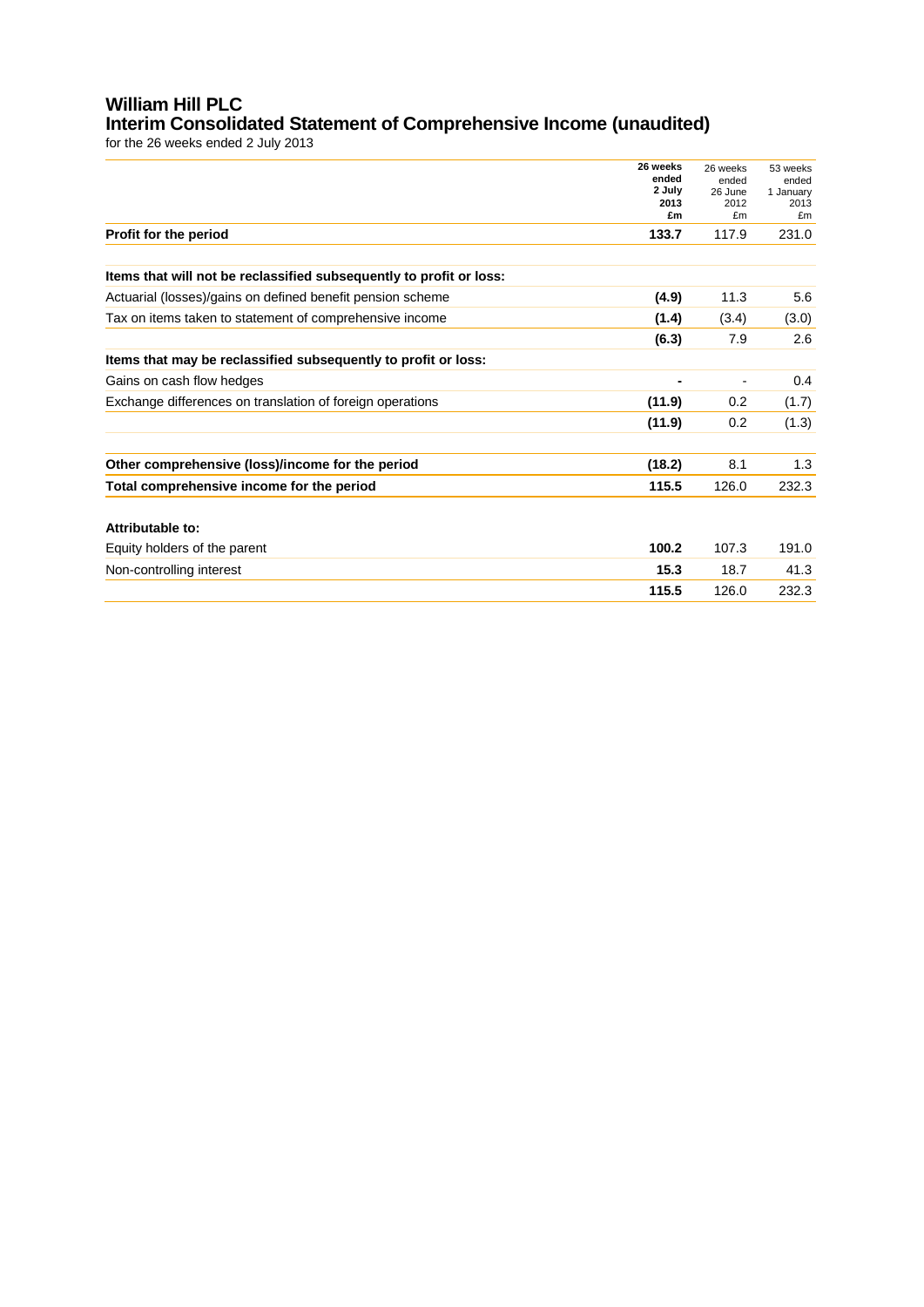# **William Hill PLC Interim Consolidated Statement of Changes in Equity (unaudited)**

| At 2 July 2013                                                     | 86.6                   | 679.2                                            | 6.8                                    | (26.1)            | (3.0)                       | (12.6)                                         | 312.2                      | 1,043.1                                                      | $\blacksquare$            | 1,043.1                      |
|--------------------------------------------------------------------|------------------------|--------------------------------------------------|----------------------------------------|-------------------|-----------------------------|------------------------------------------------|----------------------------|--------------------------------------------------------------|---------------------------|------------------------------|
| Reversal of non-controlling<br>interest perpetuity creditor        |                        |                                                  |                                        |                   |                             |                                                | 9.7                        | 9.7                                                          |                           | 9.7                          |
| Purchase of non-controlling<br>interest, net of costs (note<br>11) |                        |                                                  |                                        |                   |                             |                                                | (414.8)                    | (414.8)                                                      | (8.3)                     | (423.1)                      |
| Distributions to non-<br>controlling interest                      |                        |                                                  |                                        |                   |                             |                                                |                            |                                                              | (21.6)                    | (21.6)                       |
| Dividends paid (note 7)                                            |                        |                                                  | ۰                                      |                   |                             | $\overline{\phantom{a}}$                       | (55.0)                     | (55.0)                                                       | $\overline{\phantom{m}}$  | (55.0)                       |
| Tax credit in respect of<br>share remuneration                     |                        |                                                  | $\overline{a}$                         |                   |                             |                                                | 3.0                        | 3.0                                                          | $\overline{\phantom{a}}$  | 3.0                          |
| Credit recognised in respect<br>of share remuneration              | ÷,                     |                                                  |                                        |                   |                             |                                                | 4.3                        | 4.3                                                          |                           | 4.3                          |
| Other shares issued in the<br>period                               | 0.1                    | 0.1                                              |                                        |                   |                             |                                                | (0.1)                      | 0.1                                                          |                           | 0.1                          |
| Rights issue, net of costs<br>(note 15)                            | 15.7                   | 357.7                                            |                                        |                   |                             |                                                | $\overline{a}$             | 373.4                                                        | $\overline{\phantom{0}}$  | 373.4                        |
| Transfer of own shares to<br>recipients                            |                        |                                                  |                                        |                   | 0.1                         |                                                | (0.1)                      |                                                              |                           |                              |
| Purchase of own shares                                             | 0.2                    |                                                  |                                        |                   | (0.4)                       |                                                |                            | (0.2)                                                        | $\overline{\phantom{a}}$  | (0.2)                        |
| <b>Total comprehensive</b><br>income for the period                |                        |                                                  |                                        |                   |                             | (11.9)                                         | 112.1                      | 100.2                                                        | 15.3                      | 115.5                        |
| Other comprehensive loss<br>for the period                         |                        |                                                  |                                        |                   |                             | (11.9)                                         | (6.3)                      | (18.2)                                                       | $\overline{\phantom{a}}$  | (18.2)                       |
| Retained profit for the<br>financial period                        |                        |                                                  |                                        |                   |                             |                                                | 118.4                      | 118.4                                                        | 15.3                      | 133.7                        |
| At 2 January 2013                                                  | 70.6                   | 321.4                                            | 6.8                                    | (26.1)            | (2.7)                       | (0.7)                                          | 653.1                      | 1,022.4                                                      | 14.6                      | 1,037.0                      |
|                                                                    | share<br>capital<br>£m | Called-up Premium on<br>ordinary<br>shares<br>£m | Capital<br>redemption<br>reserve<br>£m | Merger<br>reserve | Own<br>shares<br>held<br>£m | Hedging<br>and<br>translation<br>reserve<br>£m | Retained<br>Earnings<br>£m | Total<br>attributable<br>to owners<br>of the<br>parent<br>£m | Non-<br>controlling<br>£m | interests Total Equity<br>£m |

| At 28 December 2011                                   | 70.3           | 318.3 | 6.8 | (26.1) | (11.7)                   | 0.6                      | 529.6  | 887.8                    | 11.8                     | 899.6  |
|-------------------------------------------------------|----------------|-------|-----|--------|--------------------------|--------------------------|--------|--------------------------|--------------------------|--------|
| Retained profit for the<br>financial period           |                |       |     |        |                          |                          | 99.2   | 99.2                     | 18.7                     | 117.9  |
| Other comprehensive<br>income for the period          | $\blacksquare$ |       |     |        | $\overline{\phantom{a}}$ | 0.2                      | 7.9    | 8.1                      | $\overline{\phantom{a}}$ | 8.1    |
| <b>Total comprehensive</b><br>income for the period   |                |       |     |        | $\blacksquare$           | 0.2                      | 107.1  | 107.3                    | 18.7                     | 126.0  |
| Transfer of own shares to<br>recipients               | $\blacksquare$ |       |     |        | 9.0                      | $\overline{\phantom{a}}$ | (9.0)  |                          |                          |        |
| Shares issued in the period                           | 0.1            | 3.1   |     |        |                          | -                        | (3.2)  |                          |                          |        |
| Credit recognised in respect<br>of share remuneration |                |       |     |        |                          |                          | 3.3    | 3.3                      |                          | 3.3    |
| Tax credit in respect of<br>share remuneration        |                |       |     |        |                          |                          | 2.1    | 2.1                      | $\overline{\phantom{0}}$ | 2.1    |
| Dividends paid (note 7)                               |                |       |     |        |                          | $\overline{\phantom{a}}$ | (47.1) | (47.1)                   | ۰.                       | (47.1) |
| Distributions to non-<br>controlling interests        |                |       |     |        |                          |                          |        | $\overline{\phantom{a}}$ | (19.9)                   | (19.9) |
| At 26 June 2012                                       | 70.4           | 321.4 | 6.8 | (26.1) | (2.7)                    | 0.8                      | 582.8  | 953.4                    | 10.6                     | 964.0  |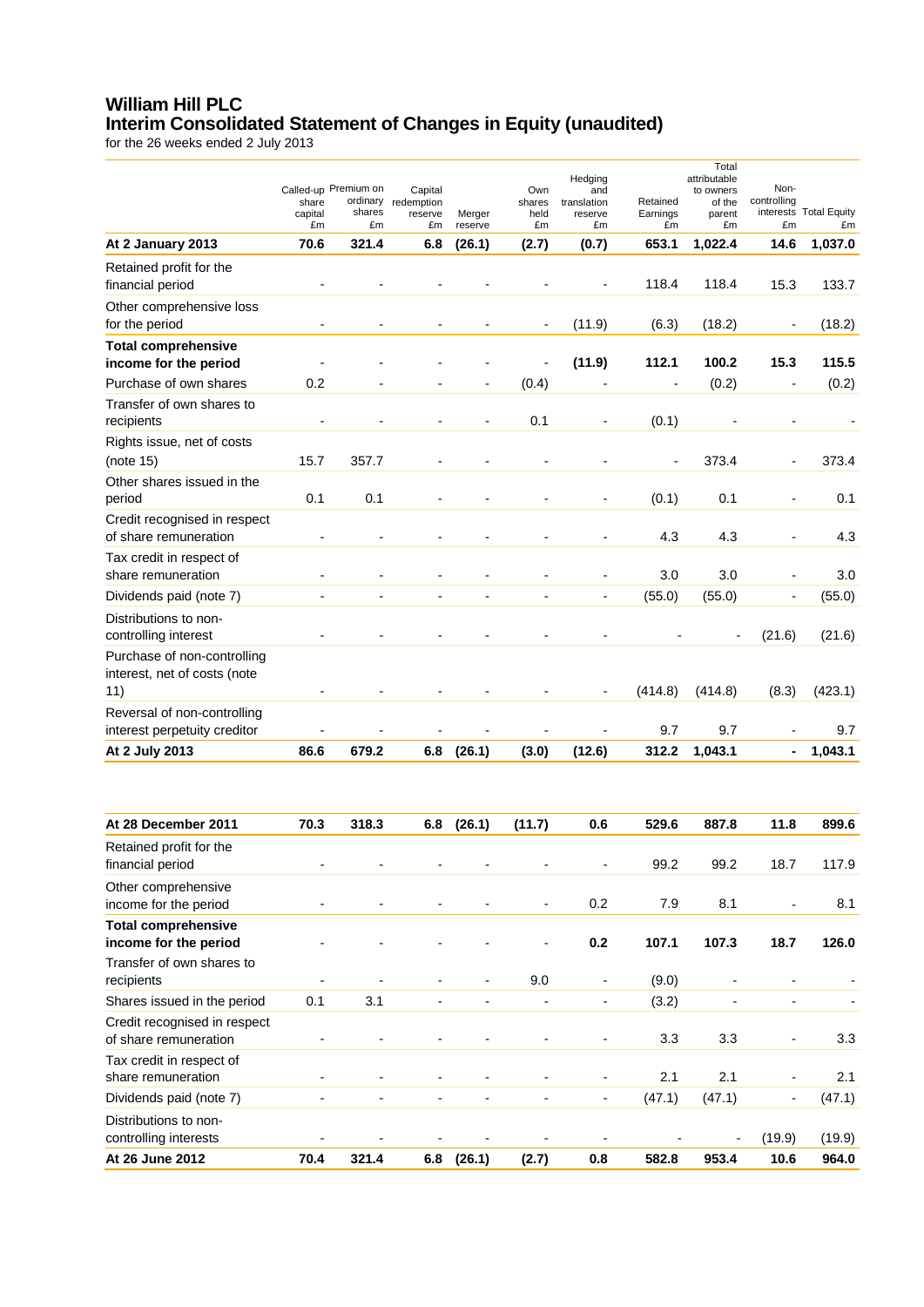# **William Hill PLC Interim Consolidated Statement of Changes in Equity (unaudited)**

|                                                          |                        |                                                  |                                        |                   |                             | Hedging                             |                            | Total<br>attributable               |                           |                              |
|----------------------------------------------------------|------------------------|--------------------------------------------------|----------------------------------------|-------------------|-----------------------------|-------------------------------------|----------------------------|-------------------------------------|---------------------------|------------------------------|
|                                                          | share<br>capital<br>£m | Called-up Premium on<br>ordinary<br>shares<br>£m | Capital<br>redemption<br>reserve<br>£m | Merger<br>reserve | Own<br>shares<br>held<br>£m | and<br>translation<br>reserve<br>£m | Retained<br>Earnings<br>£m | to owners<br>of the<br>parent<br>£m | Non-<br>controlling<br>£m | interests Total Equity<br>£m |
| At 28 December 2011                                      | 70.3                   | 318.3                                            | 6.8                                    | (26.1)            | (11.7)                      | 0.6                                 | 529.6                      | 887.8                               | 11.8                      | 899.6                        |
| Retained profit for the<br>financial period              |                        |                                                  |                                        |                   |                             |                                     | 189.8                      | 189.8                               | 41.2                      | 231.0                        |
| Other comprehensive<br>income/(loss) for the period      | $\blacksquare$         | $\overline{a}$                                   |                                        |                   | $\overline{\phantom{a}}$    | (1.3)                               | 2.5                        | 1.2                                 | 0.1                       | 1.3                          |
| <b>Total comprehensive</b><br>income for the period      |                        |                                                  |                                        |                   |                             | (1.3)                               | 192.3                      | 191.0                               | 41.3                      | 232.3                        |
| Transfer of own shares to<br>recipients                  |                        |                                                  |                                        |                   | 9.0                         |                                     | (9.0)                      |                                     |                           |                              |
| Shares issued during the<br>period                       | 0.3                    | 3.1                                              |                                        |                   |                             |                                     | (0.2)                      | 3.2                                 |                           | 3.2                          |
| Credit recognised in<br>respect of share<br>remuneration |                        |                                                  |                                        |                   |                             |                                     | 10.6                       | 10.6                                |                           | 10.6                         |
| Tax credit in respect of<br>share remuneration           |                        |                                                  |                                        |                   |                             |                                     | 0.9                        | 0.9                                 | $\overline{\phantom{a}}$  | 0.9                          |
| Dividends paid (note 7)                                  |                        |                                                  |                                        |                   |                             | $\overline{\phantom{a}}$            | (71.1)                     | (71.1)                              | $\overline{\phantom{a}}$  | (71.1)                       |
| Distributions to non-<br>controlling interests           |                        |                                                  |                                        |                   |                             |                                     |                            | $\overline{a}$                      | (38.5)                    | (38.5)                       |
| At 1 January 2013                                        | 70.6                   | 321.4                                            | 6.8                                    | (26.1)            | (2.7)                       | (0.7)                               | 653.1                      | 1,022.4                             | 14.6                      | 1,037.0                      |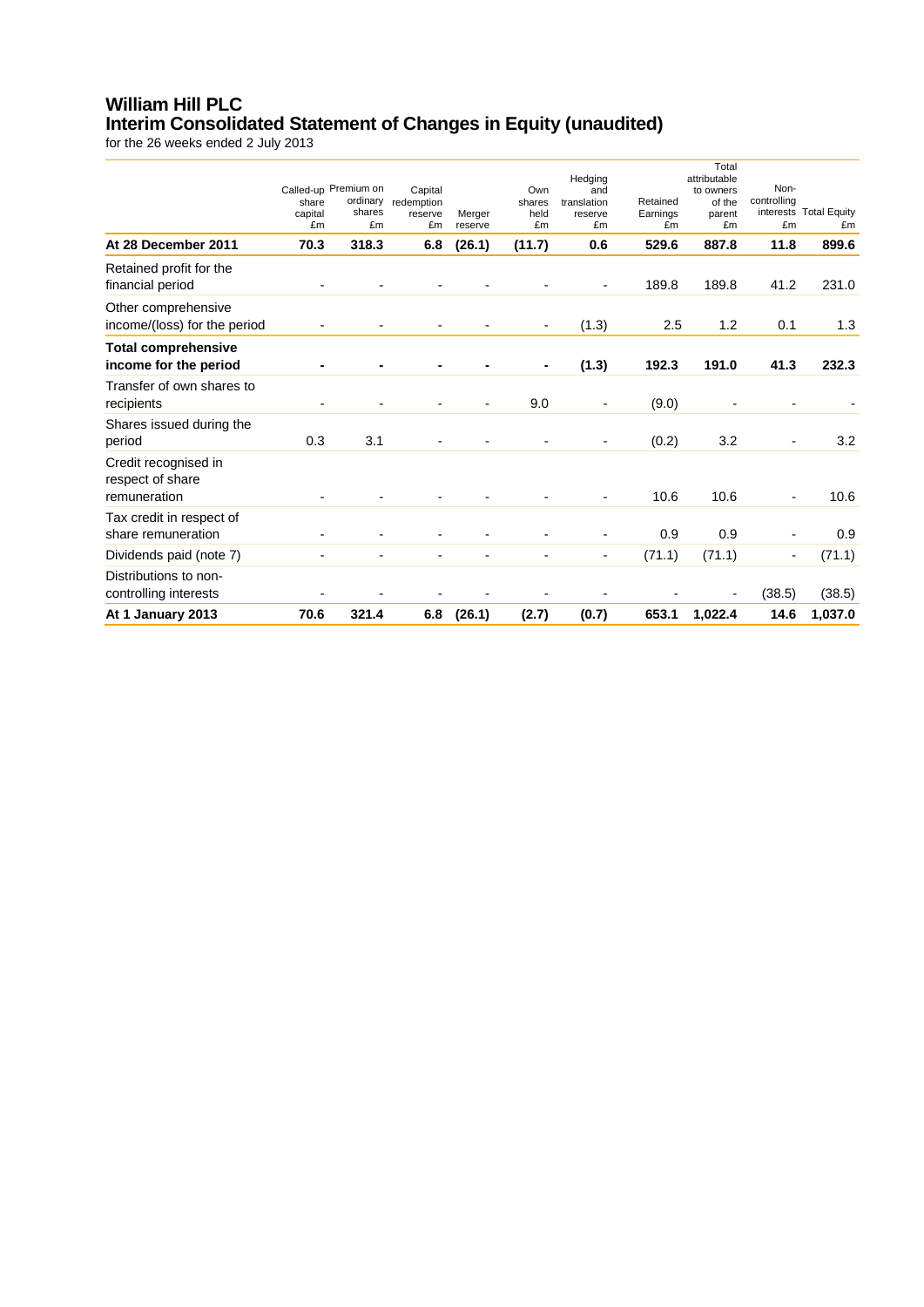# **William Hill PLC Interim Consolidated Statement of Financial Position (unaudited)**

as at 2 July 2013

|                                                     |       | 2 July     | 26 June        | 1 January  |
|-----------------------------------------------------|-------|------------|----------------|------------|
|                                                     | Notes | 2013<br>£m | 2012<br>£m     | 2013<br>£m |
| <b>Non-current assets</b>                           |       |            |                |            |
| Intangible assets                                   |       | 1,924.9    | 1,401.1        | 1,433.4    |
| Property, plant and equipment                       |       | 233.9      | 213.5          | 227.7      |
| Investment property                                 |       | 10.8       |                |            |
| Interest in associates                              |       | 11.9       | 11.4           | 12.6       |
| Deferred tax asset                                  |       | 15.9       | 11.2           | 11.5       |
| Loans receivable                                    | 9     | 12.0       |                |            |
|                                                     |       | 2,209.4    | 1,637.2        | 1,685.2    |
| <b>Current assets</b>                               |       |            |                |            |
| Inventories                                         |       | 0.3        | 0.2            | 0.2        |
| Trade and other receivables                         |       | 40.6       | 38.1           | 37.7       |
| Cash and cash equivalents                           |       | 170.2      | 197.3          | 151.7      |
| Derivative financial instruments                    |       | 1.4        | $\overline{a}$ | 0.4        |
|                                                     |       | 212.5      | 235.6          | 190.0      |
| <b>Total assets</b>                                 |       | 2,421.9    | 1,872.8        | 1,875.2    |
|                                                     |       |            |                |            |
| <b>Current liabilities</b>                          |       |            |                |            |
| Trade and other payables                            |       | (257.1)    | (221.8)        | (227.5)    |
| Corporation tax liabilities                         |       | (42.2)     | (36.2)         | (38.7)     |
| Borrowings                                          | 10    |            | (0.1)          | (0.1)      |
| Derivative financial instruments                    |       | (6.3)      | (12.7)         | (7.0)      |
|                                                     |       | (305.6)    | (270.8)        | (273.3)    |
| <b>Non-current liabilities</b>                      |       |            |                |            |
| <b>Borrowings</b>                                   | 10    | (894.5)    | (471.5)        | (402.6)    |
| Retirement benefit obligations                      |       | (22.3)     | (19.2)         | (21.1)     |
| Amounts owed to non-controlling interest            | 11    |            | (7.8)          | (8.7)      |
| Deferred tax liabilities                            |       | (156.4)    | (139.5)        | (132.5)    |
|                                                     |       | (1,073.2)  | (638.0)        | (564.9)    |
| <b>Total liabilities</b>                            |       | (1, 378.8) | (908.8)        | (838.2)    |
| <b>Net assets</b>                                   |       | 1,043.1    | 964.0          | 1,037.0    |
|                                                     |       |            |                |            |
| <b>Equity</b>                                       |       |            |                |            |
| Called-up share capital                             | 15    | 86.6       | 70.4           | 70.6       |
| Share premium account                               | 15    | 679.2      | 321.4          | 321.4      |
| Capital redemption reserve                          |       | 6.8        | 6.8            | 6.8        |
| Merger reserve                                      |       | (26.1)     | (26.1)         | (26.1)     |
| Own shares held                                     |       | (3.0)      | (2.7)          | (2.7)      |
| Hedging and translation reserves                    |       | (12.6)     | 0.8            | (0.7)      |
| Retained earnings                                   |       | 312.2      | 582.8          | 653.1      |
| Equity attributable to equity holders of the parent |       | 1,043.1    | 953.4          | 1,022.4    |
| Non-controlling interest                            | 11    |            | 10.6           | 14.6       |
| <b>Total equity</b>                                 |       | 1,043.1    | 964.0          | 1,037.0    |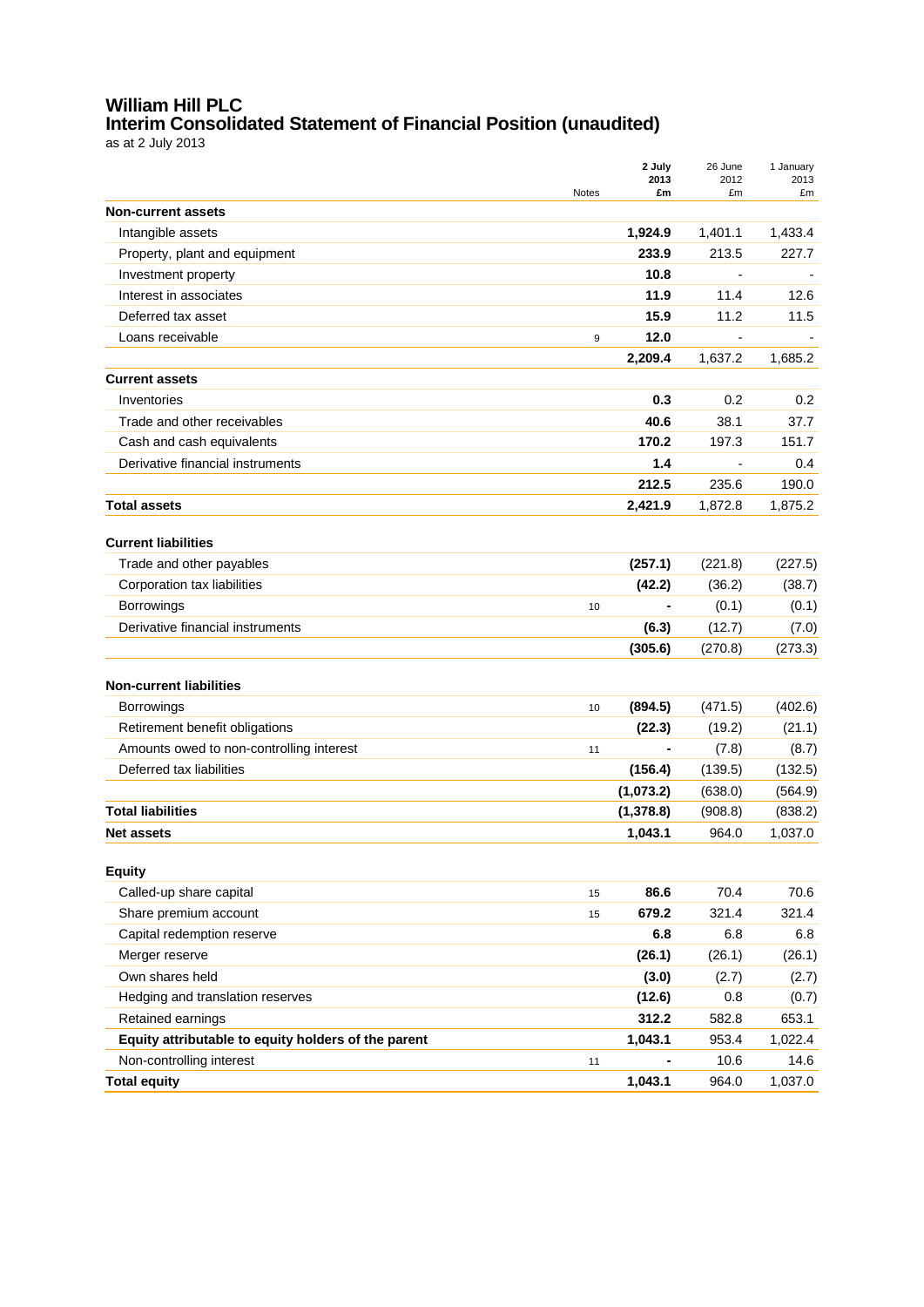# **William Hill PLC Interim Consolidated Cash Flow Statement (unaudited)**

|                                                         | <b>Notes</b>   | 26 weeks<br>ended<br>2 July<br>2013<br>£m | 26 weeks<br>ended<br>26 June<br>2012<br>£m | 53 weeks<br>ended<br>1 January<br>2013<br>£m |
|---------------------------------------------------------|----------------|-------------------------------------------|--------------------------------------------|----------------------------------------------|
| Net cash from operating activities                      | 12             | 134.1                                     | 168.7                                      | 294.3                                        |
| <b>Investing activities</b>                             |                |                                           |                                            |                                              |
| Dividend from associate                                 |                | 2.0                                       | 1.0                                        | 2.0                                          |
| Interest received                                       |                | 0.6                                       | 0.2                                        | 0.6                                          |
| Proceeds on disposal of property, plant and equipment   |                | 0.3                                       | 0.2                                        | 1.3                                          |
| Acquisitions (net of cash acquired)                     | 9              | (435.3)                                   |                                            | (19.4)                                       |
| Purchases of property, plant and equipment              |                | (24.2)                                    | (19.2)                                     | (45.8)                                       |
| Loans                                                   | 9              | (12.0)                                    |                                            |                                              |
| Purchase of non-controlling interest                    | 11             | (423.1)                                   | $\overline{\phantom{a}}$                   |                                              |
| Expenditure on computer software                        |                | (10.5)                                    | (11.0)                                     | (20.5)                                       |
| Net cash used in investing activities                   |                | (902.2)                                   | (28.8)                                     | (81.8)                                       |
| <b>Financing activities</b><br>Purchase of own shares   |                | (0.3)                                     | $\overline{\phantom{a}}$                   |                                              |
|                                                         |                |                                           |                                            |                                              |
| Dividends paid                                          | $\overline{7}$ | (55.0)                                    | (47.1)                                     | (71.1)                                       |
| Distributions paid to non-controlling interests         |                | (21.6)                                    | (19.9)                                     | (38.5)                                       |
| Repayments of borrowings                                |                | (385.0)                                   | (65.0)<br>75.0                             | (67.5)                                       |
| Amounts drawn down                                      |                | 505.0<br>384.3                            |                                            |                                              |
| Proceeds on rights issue                                | 15             |                                           |                                            |                                              |
| Costs of rights issue<br>Proceeds on other share issues | 15             | (10.3)<br>0.1                             |                                            |                                              |
| Issue of £375m Guaranteed Notes due 2020                |                | 375.0                                     | 0.1                                        | 3.2                                          |
|                                                         | 10             |                                           |                                            |                                              |
| Finance fees paid on £375m Guaranteed Notes             | 10             | (3.7)                                     | $\overline{\phantom{a}}$                   |                                              |
| £325m Term Loan Facility issue costs                    |                | (1.9)                                     | $\frac{1}{2}$                              | (1.2)                                        |
| Net cash from/(used in) financing activities            |                | 786.6                                     | (56.9)                                     | (175.1)                                      |
| Net increase in cash and cash equivalents in the period |                | 18.5                                      | 83.0                                       | 37.4                                         |
| Cash and cash equivalents at start of period            |                | 151.7                                     | 114.3                                      | 114.3                                        |
| Cash and cash equivalents at end of period              |                | 170.2                                     | 197.3                                      | 151.7                                        |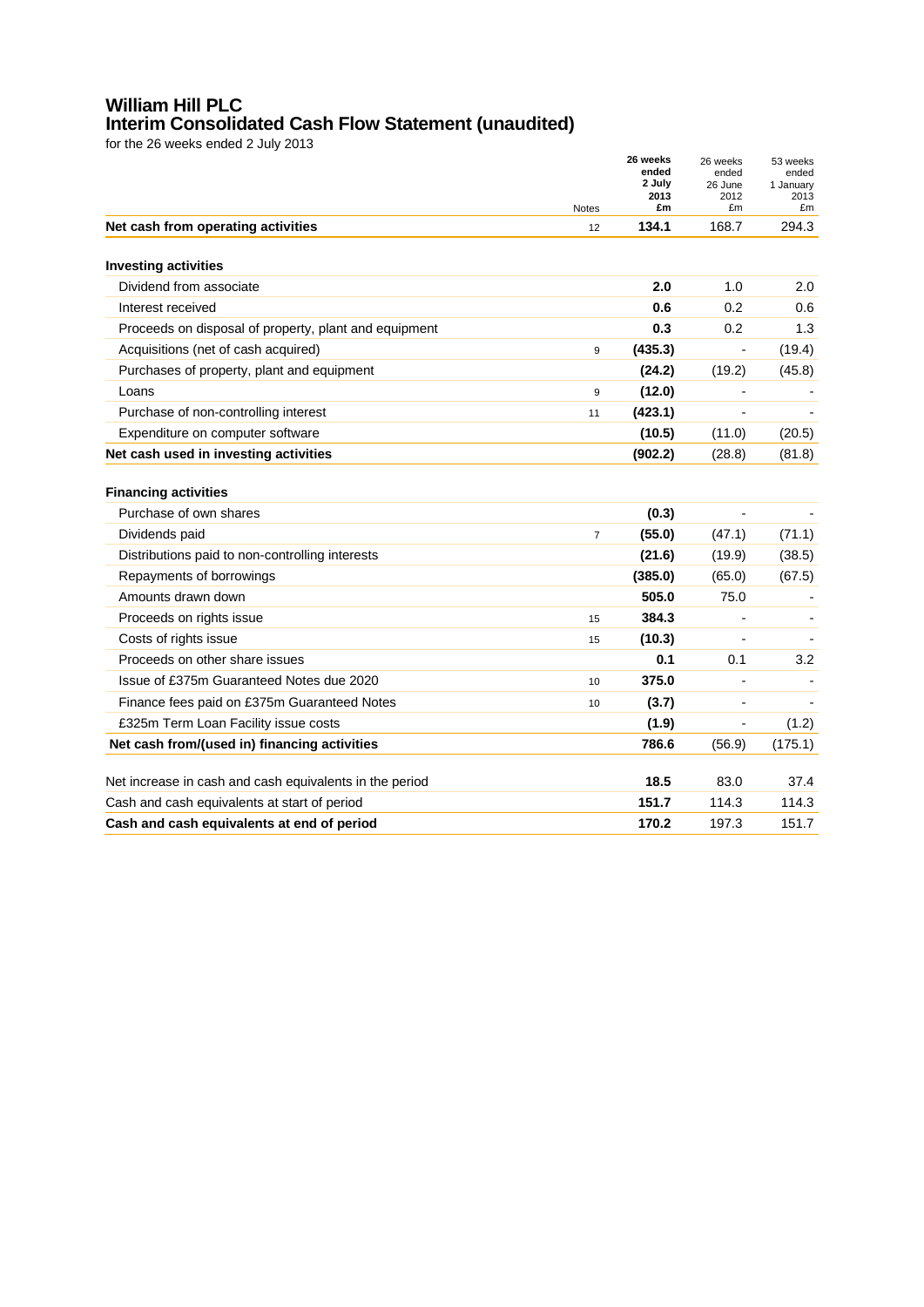# **William Hill PLC Notes to the Group Financial Statements**

for the 26 weeks ended 2 July 2013

# **1. Basis of accounting**

### **General Information**

William Hill PLC is a Company incorporated in the United Kingdom under the Companies Act 2006. The address of the registered office is Greenside House, 50 Station Road, London, N22 7TP. The condensed consolidated financial information for the 26 weeks ended 2 July 2013, which has been approved by a committee of the Board of Directors on 2 August 2013, has been prepared on the basis of the accounting policies set out in the Group's 2012 Annual Report and Accounts on pages 75 to 76, which can be found on the Group's website www.williamhillplc.com, as updated for investment properties and amounts wagered, which can be found below. This condensed consolidated financial information for the 26 weeks ended 2 July 2013 has been prepared in accordance with the Disclosure and Transparency Rules of the Financial Conduct Authority and with IAS 34, "Interim Financial Reporting" as adopted by the European Union. The condensed consolidated financial information for the 26 weeks ended 2 July 2013 should be read in conjunction with the annual financial statements for the 53 weeks ended 1 January 2013, which have been prepared in accordance with International Financial Reporting Standards (IFRS) as adopted by the European Union. The accounting policies used in the preparation of the interim financial information have been consistently applied to all periods presented.

The condensed consolidated financial information for the 26 weeks ended 2 July 2013 is unaudited and does not constitute statutory accounts within the meaning of section 435 of the Companies Act 2006, but has been reviewed by the auditor and their report is set out at the end of this financial information. The results for the 53 week period ended 1 January 2013 shown in this report do not constitute the Company's statutory accounts for that period but have been extracted from those accounts, which have been filed with the Registrar of Companies. The auditor has reported on those accounts. Their report was unqualified and did not contain a statement under section 498 (2) or (3) of the Companies Act 2006.

The directors consider that the 'adjusted' earnings per share measure, as disclosed in note 8, provides additional useful information for shareholders on the underlying performance of the business. It is not a recognised measure under IFRS and may not be directly comparable with 'adjusted' measures used by other companies.

## **Adoption of new and revised standards**

There have been a number of new and amended standards and interpretations effective in the period. The only standard which has had an impact upon the values or disclosures in the financial statements is IAS 19 (revised 2011) 'Employee Benefits'. The principal impact has been the removal of separate assumptions for expected returns on plan assets and discounting of scheme liabilities and their replacement with a single discount rate for the net deficit, with the income statement presenting a net interest figure rather than separate income and expense values. There was no effect on the net assets or results of the Group.

## **Basis of accounting**

The interim condensed consolidated financial information has been prepared in accordance with IFRS adopted by the European Union and therefore complies with Article 4 of the EU IAS Regulation.

The interim financial information has been prepared on the historical cost basis, except for the revaluation of certain financial instruments.

## **Basis of consolidation**

The financial information incorporates the financial statements of the Company and entities controlled by the Company (its subsidiaries) made up to 2 July 2013. Control is achieved where the Company has the power to govern the financial and operating policies of an investee entity so as to obtain benefits from its activities.

The results of subsidiaries acquired or disposed of during the period are included in the interim consolidated income statement from the effective date of acquisition or up to the effective date of disposal, as appropriate.

Where necessary, adjustments are made to the financial statements of subsidiaries to bring the accounting policies used into line with those used by the Group. All intra-Group transactions, balances, income and expenses are eliminated on consolidation.

## **Business combinations and investments**

On acquisition, the assets, liabilities and contingent liabilities of a subsidiary are measured at their fair values at the date of acquisition. Any excess of the cost of acquisition over the fair values of the identifiable net assets acquired is recognised as goodwill. Any deficiency of the cost of acquisition below the fair values of the identifiable net assets acquired (i.e. discount on acquisition) is credited to profit or loss in the period of acquisition.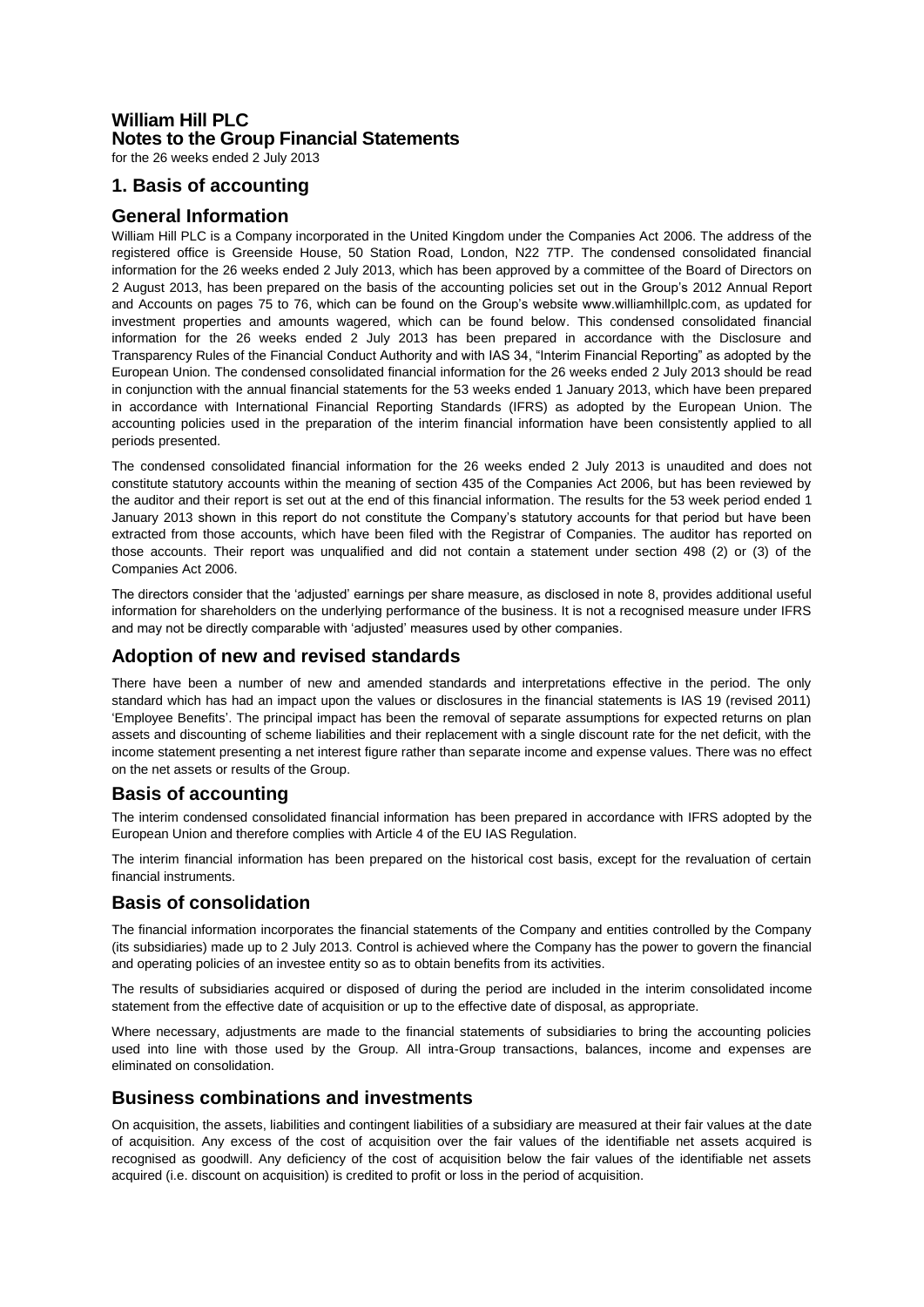# **Going concern**

The Group meets its day to day working capital requirements from operating cash flows and its cash resources on hand, supplemented by a committed bank facility of £550m, which expires in 2015. In addition, the Group has long-term debt liabilities in the form of £300m of corporate bonds due in 2016 and £375m due in 2020. Whilst current economic conditions create uncertainty over the level of demand for the Group's products, the Group's forecasts and projections show that the Group should be able to operate within the level of its borrowing facilities over the foreseeable future.

Therefore, after making these enquiries, the directors have a reasonable expectation that the Company and the Group have adequate resources to continue in operational existence for the foreseeable future. Accordingly, they continue to adopt the going concern basis in preparing the interim financial information.

## **Seasonality**

The Group's overall profitability is primarily sensitive to sporting results, largely in terms of outcome but also in terms of the timing and presence of significant events that attract a large amount of stakes. For example, the comparative period included part of a major football tournament, the European Championships, where the current period does not. In addition, adverse weather conditions can disrupt the sporting calendar and limit betting opportunities.

## **Investment property**

Investment property, which is property held to earn rentals and/or for capital appreciation, is stated at its fair value at the balance sheet date. Gains or losses arising from changes in the fair value of investment property are included in profit or loss in the period in which they arise.

## **Amounts wagered**

Amounts wagered does not represent the Group's statutory revenue measure and now comprises the gross takings receivable from customers in respect of individual bets placed in the period in over the counter LBO, Telephone, US, Australian and Online sportsbook businesses and net revenue for the period for LBO machines and online casino, poker and bingo products. This represents a change in treatment of LBO machines wagering, for which gross takings was previously utilised. This change has been made in order to improve consistency across the Group's segments and is reflected in current and prior period results. The presentation of net revenues, which is the Group's statutory revenue measure, is unaffected by this change.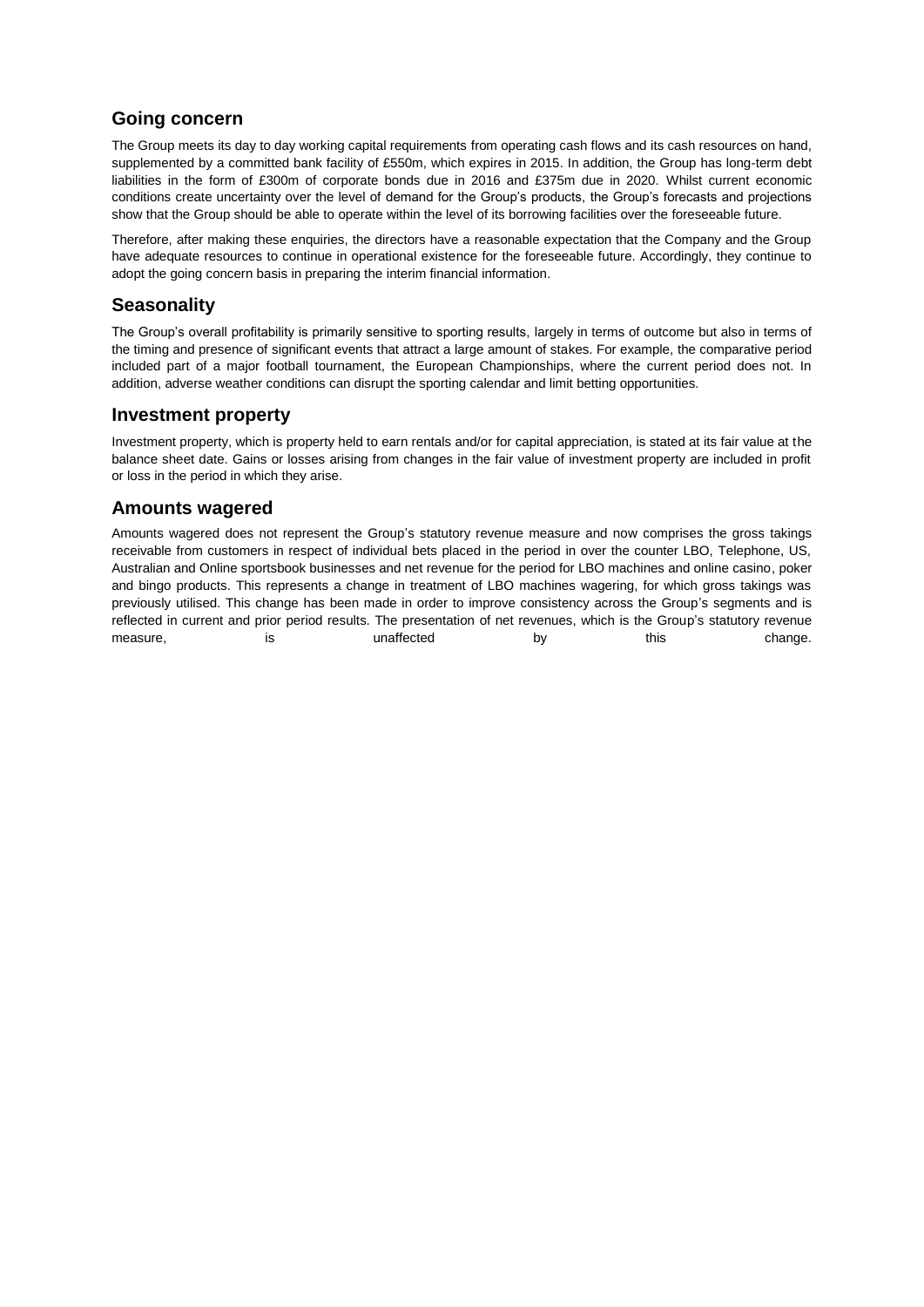## **2. Segment information**

The Board reviews its reportable operating segments in line with guidance provided by IFRS 8 'Operating Segments'. The segments are aligned with the reports the Board and the Group's Chief Executive review to make strategic decisions.

The Retail distribution channel comprises all activity undertaken in LBOs including gaming machines. The Online segment comprises all activity undertaken online including an online sportsbook, online casino, online poker sites and other online gaming products. The Telephone segment comprises the Group's telephone betting services. The US segment comprises betting activity undertaken in the USA. The Australia segment comprises an online and telephone sportsbook under the Centrebet and Sportingbet brands in Australia which was acquired during the period (see note 9). Other activities include on-course betting and greyhound stadia operations.

|                                                       | Retail<br>£m             | Online<br>£m | <b>Telephone</b><br>£m   | US<br>£m                 | <b>Australia</b><br>£m | Other<br>£m              | Corporate<br>£m              | Group<br>£m |
|-------------------------------------------------------|--------------------------|--------------|--------------------------|--------------------------|------------------------|--------------------------|------------------------------|-------------|
| Amounts wagered                                       | 1,472.5                  | 1,501.4      | 135.4                    | 127.7                    | 422.3                  | 10.8                     | $\overline{\phantom{0}}$     | 3,670.1     |
| Payout                                                | (1,008.9)                | (1, 267.5)   | (125.3)                  | (118.1)                  | (391.5)                | (7.2)                    | $\overline{\phantom{a}}$     | (2,918.5)   |
| <b>Revenue</b>                                        | 463.6                    | 233.9        | 10.1                     | 9.6                      | 30.8                   | 3.6                      | ٠                            | 751.6       |
| GPT, duty, levies and                                 |                          |              |                          |                          |                        |                          |                              |             |
| other costs of sales                                  | (101.4)                  | (20.2)       |                          | (0.9)                    | (6.7)                  | (0.4)                    | $\qquad \qquad \blacksquare$ | (129.6)     |
| Gross profit                                          | 362.2                    | 213.7        | 10.1                     | 8.7                      | 24.1                   | 3.2                      | L.                           | 622.0       |
| Depreciation                                          | (12.3)                   | (0.3)        | ÷,                       | (0.2)                    | (1.6)                  | (0.1)                    | (2.0)                        | (16.5)      |
| Amortisation                                          | (1.3)                    | (7.9)        | (0.1)                    | $\overline{\phantom{a}}$ |                        | $\overline{\phantom{0}}$ |                              | (9.3)       |
| Other administrative<br>expenses                      | (241.0)                  | (125.3)      | (8.1)                    | (7.9)                    | (18.8)                 | (3.0)                    | (12.0)                       | (416.1)     |
| Share of result of<br>associates                      |                          |              |                          | -                        |                        |                          | 1.3                          | 1.3         |
| Operating<br>profit/(loss) <sup>1</sup>               | 107.6                    | 80.2         | 1.9                      | 0.6                      | 3.7                    | 0.1                      | (12.7)                       | 181.4       |
| Amortisation of<br>acquired intangibles               | $\blacksquare$           | (1.8)        | $\overline{\phantom{a}}$ | (1.3)                    | (2.3)                  |                          | $\overline{\phantom{a}}$     | (5.4)       |
| <b>Exceptional operating</b><br>items                 | $\overline{\phantom{a}}$ | ÷            | $\overline{a}$           | $\overline{\phantom{a}}$ | (10.9)                 |                          |                              | (10.9)      |
| Profit/(loss) before<br>interest and tax <sup>2</sup> | 107.6                    | 78.4         | 1.9                      | (0.7)                    | (9.5)                  | 0.1                      | (12.7)                       | 165.1       |
| Non-operating<br>exceptional items                    |                          |              |                          |                          |                        |                          | (1.7)                        | (1.7)       |
| Investment income                                     |                          |              |                          |                          |                        |                          | 0.6                          | 0.6         |
| Finance costs                                         |                          |              |                          |                          |                        |                          | (20.4)                       | (20.4)      |
| <b>Profit before tax</b>                              |                          |              |                          |                          |                        |                          |                              | 143.6       |

Business segment information for the 26 weeks ended 2 July 2013:

<sup>1</sup> The Group defines operating profit as pre-exceptional profit before interest and tax, before the amortisation of specifically identified intangible assets recognised on acquisitions.

 $^2$  The reports used by the Chief Executive to make strategic decisions use operating profit as a key metric. A reconciliation to profit/(loss) before interest and tax has been provided for information purposes only.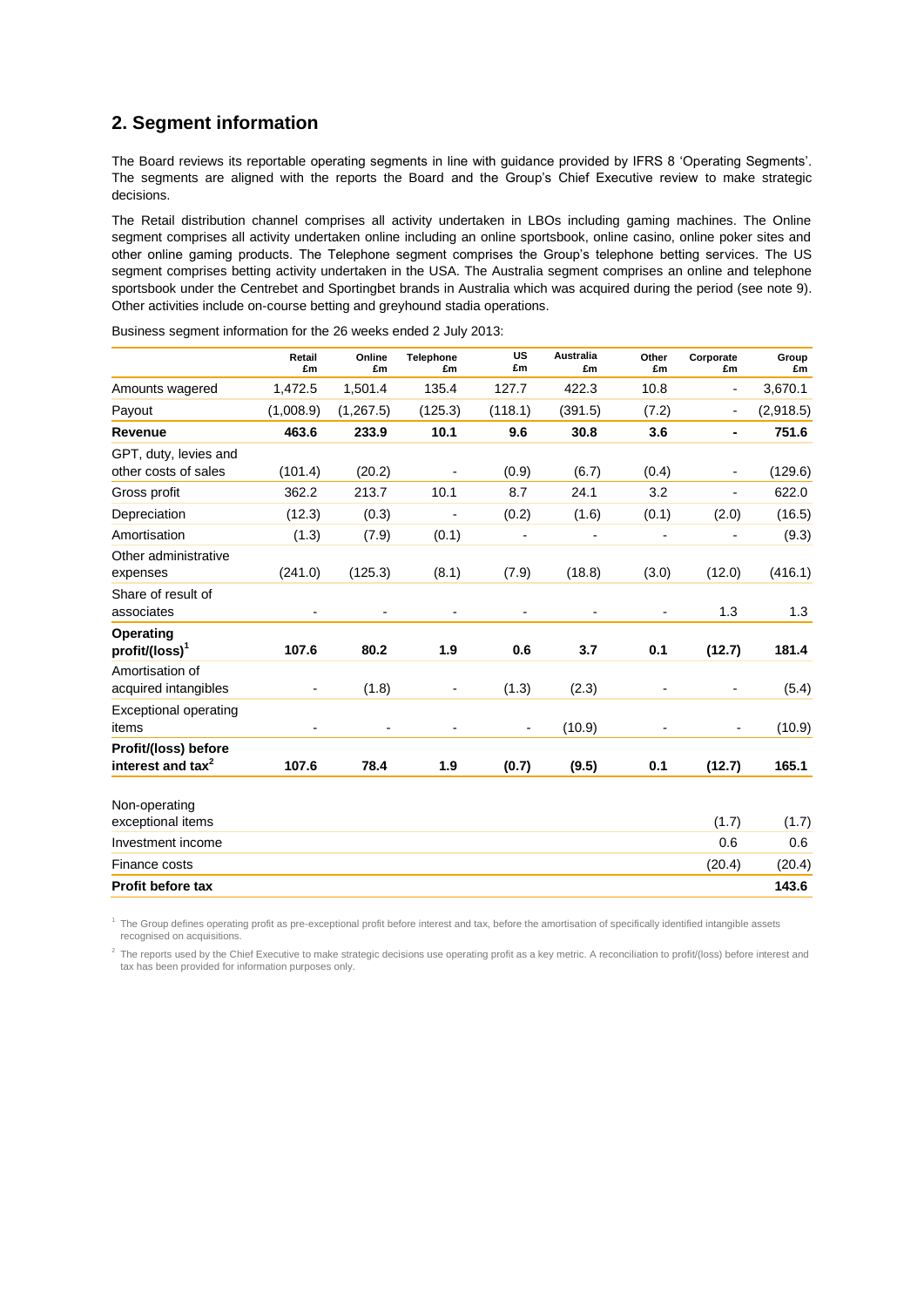Business segment information for the 26 weeks ended 26 June 2012:

|                                           | Retail<br>£m             | Online<br>£m | <b>Telephone</b><br>£m | Other<br>£m | Corporate<br>£m          | Group<br>£m |
|-------------------------------------------|--------------------------|--------------|------------------------|-------------|--------------------------|-------------|
| Amounts wagered                           | 1,500.5                  | 1,218.0      | 148.2                  | 11.6        | $\overline{\phantom{a}}$ | 2,878.3     |
| Payout                                    | (1,083.1)                | (1,019.6)    | (139.8)                | (8.0)       | $\overline{\phantom{a}}$ | (2,250.5)   |
| Revenue                                   | 417.4                    | 198.4        | 8.4                    | 3.6         |                          | 627.8       |
| GPT, duty, levies and other cost of sales | (68.9)                   | (17.8)       | 2.4                    | (0.4)       | $\overline{\phantom{a}}$ | (84.7)      |
| Gross profit                              | 348.5                    | 180.6        | 10.8                   | 3.2         |                          | 543.1       |
| Depreciation                              | (12.1)                   | (0.3)        |                        | (0.1)       | (1.7)                    | (14.2)      |
| Amortisation                              | (1.2)                    | (5.2)        | (0.1)                  |             |                          | (6.5)       |
| Other administrative expenses             | (225.4)                  | (106.2)      | (10.0)                 | (2.9)       | (11.6)                   | (356.1)     |
| Share of result of associates             |                          |              | $\overline{a}$         |             | 1.5                      | 1.5         |
| Operating profit/(loss) <sup>1</sup>      | 109.8                    | 68.9         | 0.7                    | 0.2         | (11.8)                   | 167.8       |
| Amortisation of acquired intangibles      | $\overline{\phantom{a}}$ | (1.8)        | -                      |             |                          | (1.8)       |
| Exceptional operating items               |                          | (4.6)        | -                      |             | (2.0)                    | (6.6)       |
| Segment profit/(loss) before interest     |                          |              |                        |             |                          |             |
| and tax <sup>2</sup>                      | 109.8                    | 62.5         | 0.7                    | 0.2         | (13.8)                   | 159.4       |
| Non-operating exceptional items           |                          |              |                        |             | (0.4)                    | (0.4)       |
| Investment income                         |                          |              |                        |             | 0.2                      | 0.2         |
| Finance costs                             |                          |              |                        |             | (15.9)                   | (15.9)      |
| Profit before tax                         |                          |              |                        |             |                          | 143.3       |
|                                           |                          |              |                        |             |                          |             |

<sup>1</sup> The Group defines operating profit as pre-exceptional profit before interest and tax, before the amortisation of specifically identified intangible assets recognised on acquisitions.

 $^2$  The reports used by the Chief Executive to make strategic decisions use operating profit as a key metric. A reconciliation to profit/(loss) before interest and tax has been provided for information purposes only.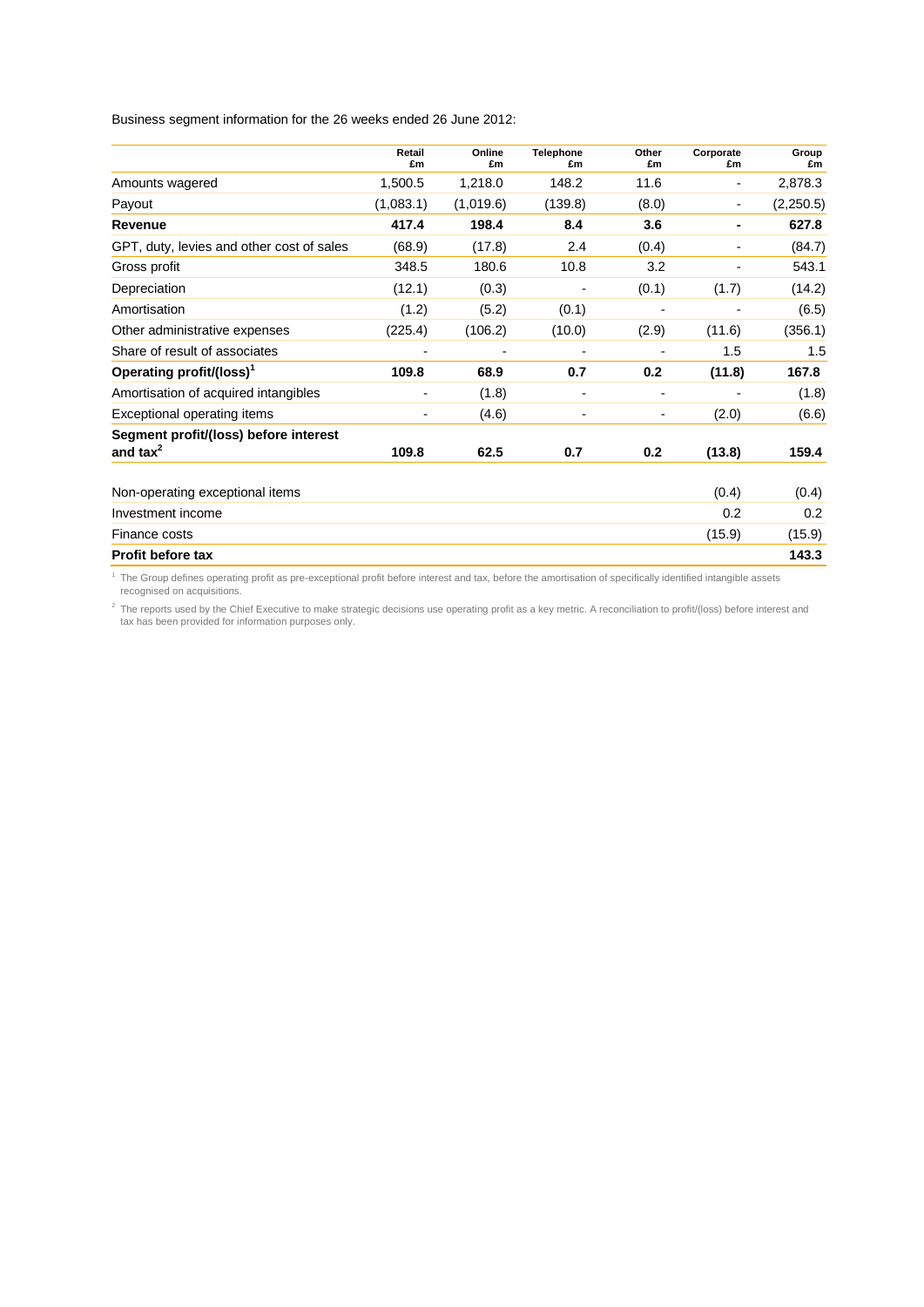Business segment information for the 53 weeks ended 1 January 2013:

|                                                       | Retail<br>£m | Online<br>£m | <b>Telephone</b><br>£m   | US<br>£m | Other<br>£m | Corporate<br>£m          | Group<br>£m |
|-------------------------------------------------------|--------------|--------------|--------------------------|----------|-------------|--------------------------|-------------|
| Amounts wagered                                       | 2,951.5      | 2,498.5      | 279.2                    | 132.2    | 23.4        | $\overline{\phantom{0}}$ | 5,884.8     |
| Payout                                                | (2, 113.6)   | (2,091.8)    | (263.2)                  | (123.3)  | (16.0)      | —                        | (4,607.9)   |
| Revenue                                               | 837.9        | 406.7        | 16.0                     | 8.9      | 7.4         | -                        | 1,276.9     |
| GPT, duty, levies and                                 |              |              |                          |          |             |                          |             |
| other costs of sales                                  | (137.1)      | (35.6)       | 2.3                      | (0.9)    | (0.9)       | -                        | (172.2)     |
| Gross profit                                          | 700.8        | 371.1        | 18.3                     | 8.0      | 6.5         | -                        | 1,104.7     |
| Depreciation                                          | (24.8)       | (0.8)        | -                        | (0.2)    | (0.2)       | (3.3)                    | (29.3)      |
| Amortisation                                          | (2.6)        | (11.5)       | (0.3)                    |          | -           |                          | (14.4)      |
| Other administrative<br>expenses                      | (461.9)      | (213.5)      | (17.5)                   | (8.4)    | (5.8)       | (27.0)                   | (734.1)     |
| Share of result of<br>associates                      |              |              |                          |          |             | 3.7                      | 3.7         |
| Operating profit/(loss) <sup>1</sup>                  | 211.5        | 145.3        | 0.5                      | (0.6)    | 0.5         | (26.6)                   | 330.6       |
| Amortisation of acquired<br>intangibles               |              | (3.6)        |                          | (1.4)    |             |                          | (5.0)       |
| <b>Exceptional operating</b><br>items                 |              | (4.6)        | $\overline{\phantom{0}}$ | (5.3)    |             | (4.6)                    | (14.5)      |
| Profit/(loss) before<br>interest and tax <sup>2</sup> | 211.5        | 137.1        | 0.5                      | (7.3)    | 0.5         | (31.2)                   | 311.1       |
| Non-operating exceptional<br>items                    |              |              |                          |          |             | (0.5)                    | (0.5)       |
| Investment income                                     |              |              |                          |          |             | 0.6                      | 0.6         |
| Finance costs                                         |              |              |                          |          |             | (33.5)                   | (33.5)      |
| <b>Profit before tax</b>                              |              |              |                          |          |             |                          | 277.7       |

<sup>1</sup> The Group defines operating profit as pre-exceptional profit before interest and tax, before the amortisation of specifically identified intangible assets recognised on acquisitions.

 $2$  The reports used by the Chief Executive to make strategic decisions use operating profit as a key metric. A reconciliation to profit/(loss) before interest and tax has been provided for information purposes only.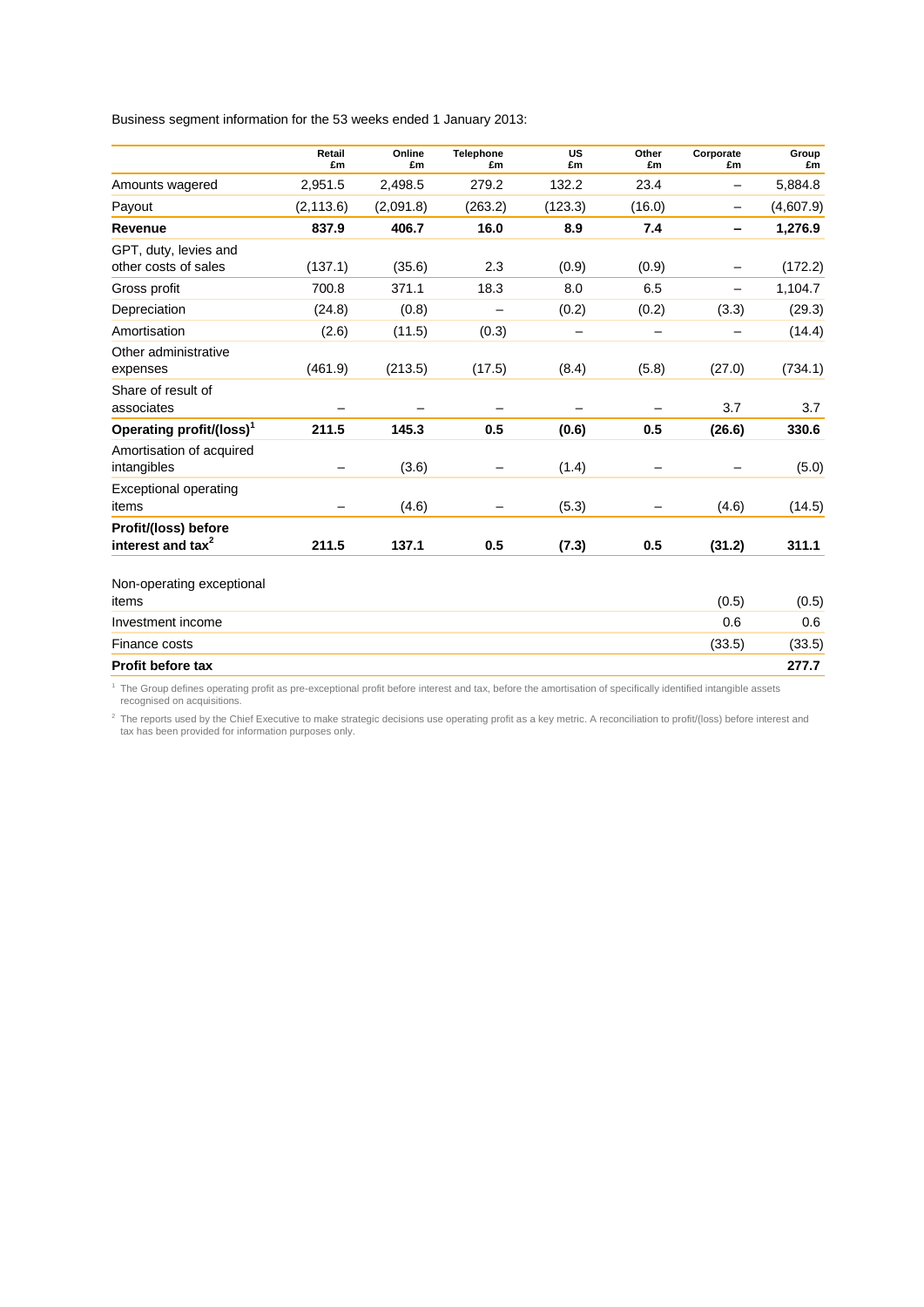# **3. Exceptional items**

Exceptional items are those items the Group considers to be one-off or material in nature that should be brought to the reader's attention in understanding the Group's financial performance. Exceptional items are as follows:

|                                              | 26 weeks<br>ended<br>2 July<br>2013<br>£m | 26 weeks<br>ended<br>26 June<br>2012<br>£m | 53 weeks<br>ended<br>1 January<br>2013<br>£m |
|----------------------------------------------|-------------------------------------------|--------------------------------------------|----------------------------------------------|
| Operating                                    |                                           |                                            |                                              |
| Sportingbet acquisition costs <sup>1</sup>   | (10.9)                                    |                                            | (4.6)                                        |
| US acquisition costs $2$                     | ۰                                         | (2.0)                                      | (5.3)                                        |
| Spanish back taxes <sup>3</sup>              |                                           | (4.6)                                      | (4.6)                                        |
|                                              | (10.9)                                    | (6.6)                                      | (14.5)                                       |
| Non-operating                                |                                           |                                            |                                              |
| Costs in respect of refinancing <sup>4</sup> | (1.7)                                     |                                            |                                              |
| Fair value loss on hedging arrangements      | ۰                                         | (0.4)                                      | (0.5)                                        |
| <b>Total exceptional items</b>               | (12.6)                                    | (7.0)                                      | (15.0)                                       |

The tax impact of exceptional items is as follows:

|                                                                  | 26 weeks<br>ended<br>2 July<br>2013<br>£m | 26 weeks<br>ended<br>26 June<br>2012<br>£m | 53 weeks<br>ended<br>I January<br>2013<br>£m |
|------------------------------------------------------------------|-------------------------------------------|--------------------------------------------|----------------------------------------------|
| Tax credit in respect of fair value loss on hedging arrangements |                                           | 0.1                                        | 0.1                                          |
| Tax credit in respect of US acquisition costs <sup>2</sup>       |                                           | ٠                                          | 1.3                                          |
| Tax credit in respect of Spanish back taxes 3                    |                                           | 0.5                                        | 0.1                                          |
| Tax credit in respect of refinancing costs <sup>4</sup>          | 0.4                                       |                                            |                                              |
|                                                                  | 0.4                                       | 0.6                                        | 1.5                                          |

1 On 19 March 2013, the Group acquired a number of operations from the Sportingbet Plc Group, as described in note 9. Costs relating to this acquisition were charged as exceptional items.

2 In 2012 the Group acquired three USA-based businesses. Both transaction and integration costs relating to this acquisition were charged as exceptional items.

3 During 2012 the Group applied for a gaming licence in Spain. As part of that process the Group agreed to settle a back taxes claim with the Spanish tax authorities which, including penalties and interest, totalled £4.6m.

4 In June 2013, the Group issued a £375m corporate bond and used the proceeds to settle £275m borrowed under a Term Loan Facility arranged in December 2012, with the remainder used to clear down outstanding amounts under the Group's revolving credit facility. The Term Loan Facility was immediately cancelled and the remaining balance of finance fees, which were being expensed over the life of the debt, was charged as an exceptional item.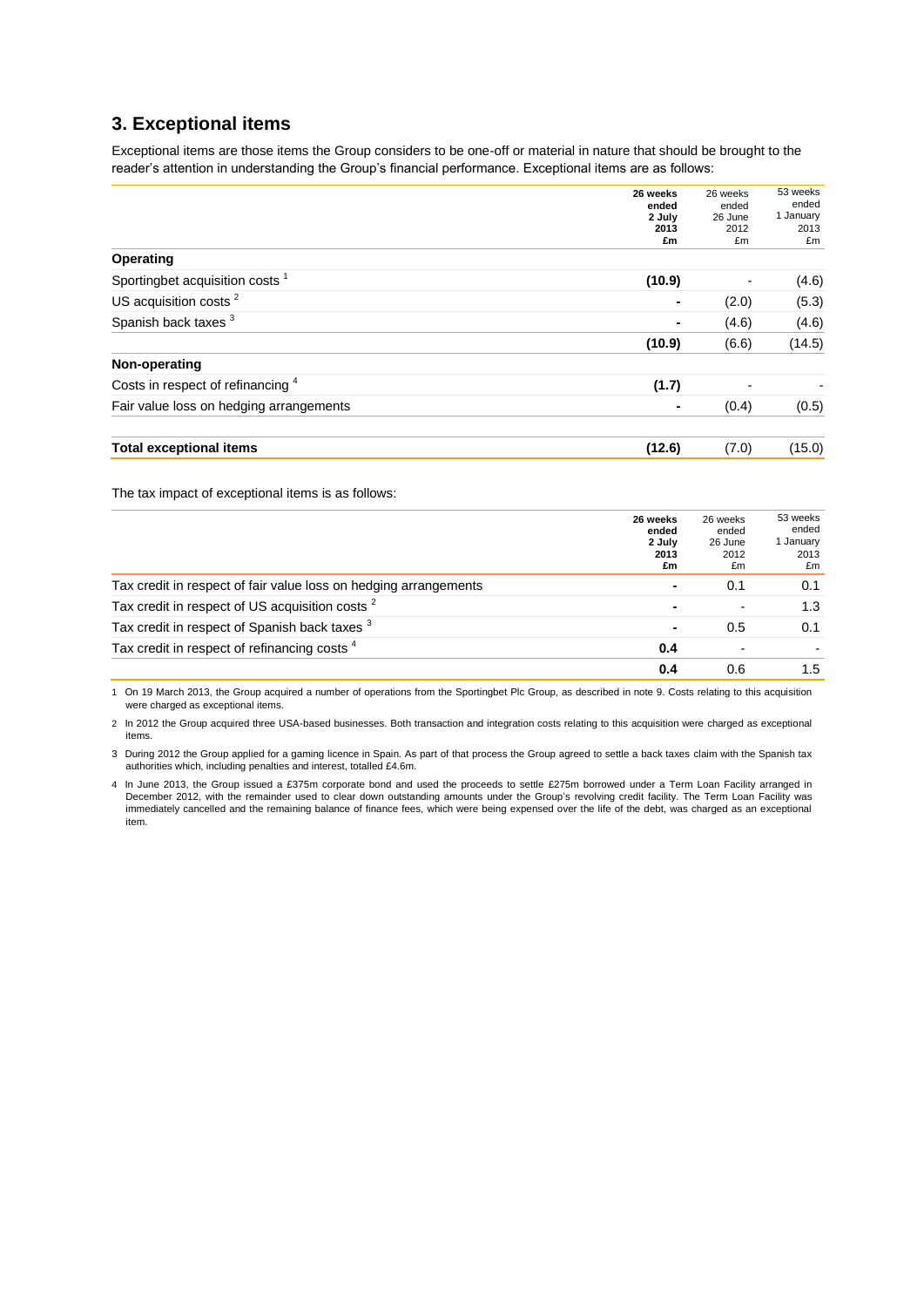### **4. Investment income**

|                           | 26 weeks | 26 weeks | 53 weeks |
|---------------------------|----------|----------|----------|
|                           | ended    | ended    | ended    |
|                           | 2 July   | 26 June  | January  |
|                           | 2013     | 2012     | 2013     |
|                           | £m       | £m       | £m       |
| Interest on bank deposits | 0.6      |          | 0.6      |

Following the introduction of IAS 19 (revised 2011), finance income and costs relating to the Group's pension scheme assets and liabilities are presented net in finance costs.

## **5. Finance costs**

|                                                                          | 26 weeks<br>ended<br>2 July<br>2013<br>£m | 26 weeks<br>ended<br>26 June<br>2012<br>£m | 53 weeks<br>ended<br>1 January<br>2013<br>£m |
|--------------------------------------------------------------------------|-------------------------------------------|--------------------------------------------|----------------------------------------------|
| Interest payable and similar charges:                                    |                                           |                                            |                                              |
| Bank loans, bond interest and overdrafts                                 | 17.8                                      | 14.2                                       | 29.0                                         |
| Amortisation of finance costs                                            | 2.3                                       | 1.0                                        | 2.2                                          |
| Net interest payable                                                     | 20.1                                      | 15.2                                       | 31.2                                         |
| Loss on revaluation of amounts due to non-controlling interest (note 11) |                                           | ٠                                          | 0.9                                          |
| Interest on net pension scheme liability                                 | 0.3                                       | 0.7                                        | 1.4                                          |
|                                                                          | 20.4                                      | 15.9                                       | 33.5                                         |

The above does not include exceptional finance costs as described in note 3.

## **6. Tax on profit on ordinary activities**

The effective rate in respect of ordinary activities is 6.9% (26 weeks ended 26 June 2012: 17.7%; 53 weeks ended 1 January 2013: 16.8%). This is lower than the 2013 statutory rate of 23.25% due to the deferred tax credit resulting from the enacted reduction in the corporation tax rate to 20% and the lower effective tax rate on the income of William Hill Online.

The effective rate in respect of ordinary activities before exceptional items is 6.6% (26 weeks ended 26 June 2012: 17.3%; 53 weeks ended 1 January 2013 16.5%) and excluding the deferred tax credit is 18.7% (26 weeks ended 26 June 2012: 21.4%; 53 weeks ended 1 January 2013: 20.8%).

# **7. Dividends proposed and paid**

The directors have approved an interim dividend of 3.7 pence per share (2012: 3.2 pence per share) to be paid on 6 December 2013 to ordinary shareholders on the Register of Members on 25 October 2013. The comparative for 2012 has been restated from the previously reported 3.4p per share to take into account the impact of the rights issue (as described in note 15). In line with the requirements of IAS 10 – 'Events after the Reporting Date', this dividend has not been recognised within these interim results.

The 2012 final dividend of 7.8 pence per share (£55.0m) was paid in the half year ended 2 July 2013.

By agreement, the William Hill Holdings 2001 Employee Benefit Trust agreed to waive all dividends. The Company estimates that 866m shares will qualify for the interim dividend.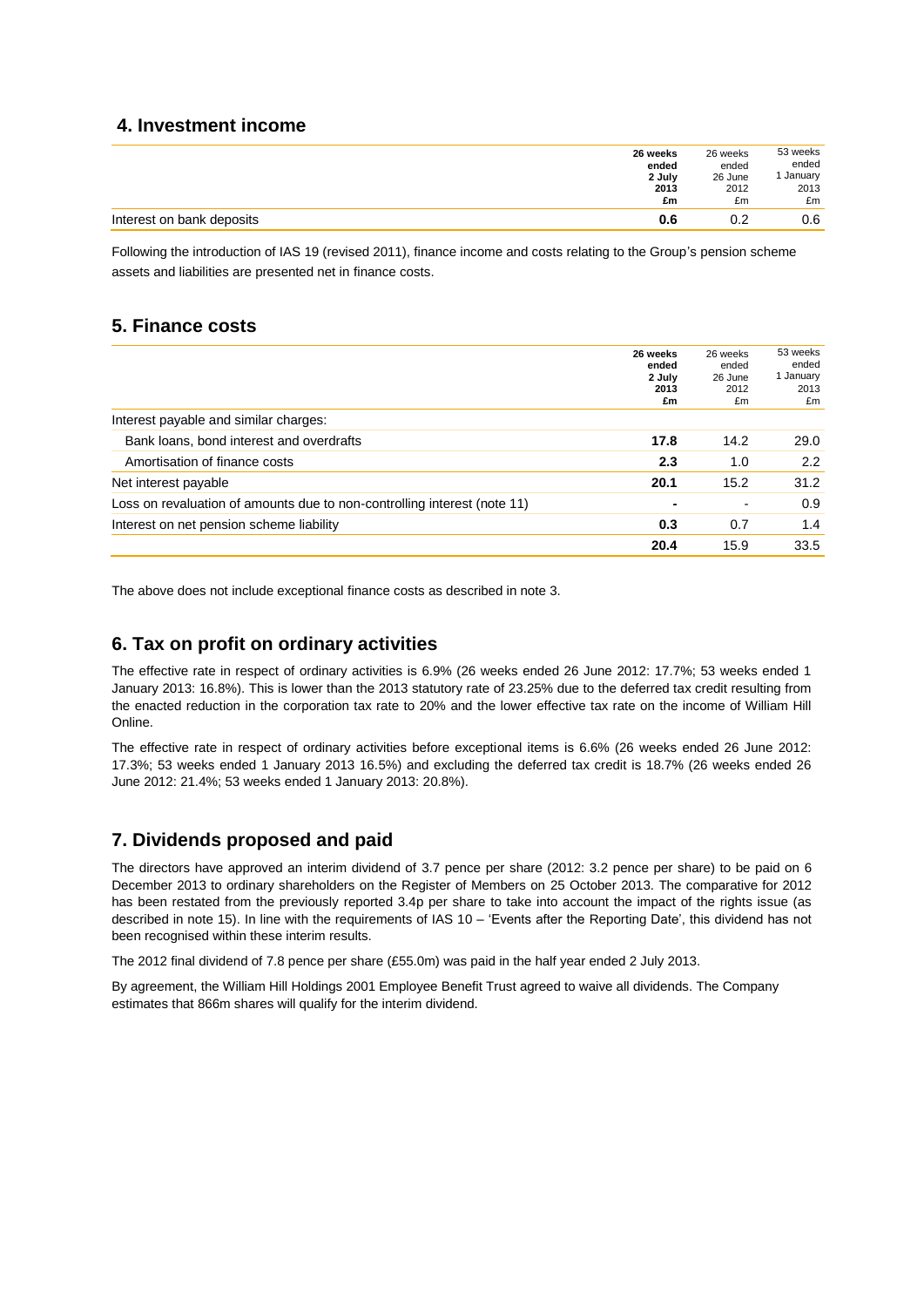# **8. Earnings per share**

The earnings per share figures for the respective periods are as follows:

|                                                                          |                                      | 26 weeks ended 2 July 2013 |                |       | 26 weeks ended 26 June 2012 (restated) |                |
|--------------------------------------------------------------------------|--------------------------------------|----------------------------|----------------|-------|----------------------------------------|----------------|
|                                                                          | <b>Potentially</b><br>dilutive share |                            |                |       | Potentially<br>dilutive share          |                |
|                                                                          | <b>Basic</b>                         | options                    | <b>Diluted</b> | Basic | options                                | <b>Diluted</b> |
| Profit after tax attributable to equity<br>holders of the parent for the |                                      |                            |                |       |                                        |                |
| financial period £m                                                      | 118.4                                |                            | 118.4          | 99.2  |                                        | 99.2           |
| Exceptional items (note 3) £m                                            | 12.6                                 |                            | 12.6           | 5.7   |                                        | 5.7            |
| Exceptional items - tax credit                                           |                                      |                            |                |       |                                        |                |
| $(note 3)$ $Em$                                                          | (0.4)                                |                            | (0.4)          | (0.5) |                                        | (0.5)          |
| Amortisation of intangibles £m                                           | 5.2                                  |                            | 5.2            | 1.3   |                                        | 1.3            |
| Adjusted profit after tax before                                         |                                      |                            |                |       |                                        |                |
| exceptional items                                                        | 135.8                                |                            | 135.8          | 105.7 |                                        | 105.7          |
| Weighted average number of shares                                        |                                      |                            |                |       |                                        |                |
| (million)                                                                | 836.7                                | 13.8                       | 850.5          | 756.0 | 12.1                                   | 768.1          |
|                                                                          |                                      |                            |                |       |                                        |                |
| Earnings per share (pence)                                               | 14.2                                 | (0.3)                      | 13.9           | 13.1  | (0.2)                                  | 12.9           |
| Exceptional adjustment (pence)                                           | 1.4                                  | 0.1                        | 1.5            | 0.7   |                                        | 0.7            |
| Amortisation adjustment (pence)                                          | 0.6                                  |                            | 0.6            | 0.2   |                                        | 0.2            |
| Earnings per share – adjusted                                            | 16.2                                 | (0.2)                      | 16.0           | 14.0  | (0.2)                                  | 13.8           |

|                                                                                                 |       | 53 weeks ended 1 January 2013 (restated) |         |
|-------------------------------------------------------------------------------------------------|-------|------------------------------------------|---------|
|                                                                                                 |       | Potentially                              |         |
|                                                                                                 | Basic | dilutive share<br>options                | Diluted |
| Profit after tax attributable to equity<br>holders of the parent for the<br>financial period £m | 189.8 |                                          | 189.8   |
|                                                                                                 | 13.7  |                                          |         |
| Exceptional items (note 3) £m                                                                   |       |                                          | 13.7    |
| Exceptional items - tax credit                                                                  |       |                                          |         |
| $(note 3)$ $Em$                                                                                 | (1.5) |                                          | (1.5)   |
| Amortisation of intangibles £m                                                                  | 4.5   |                                          | 4.5     |
| Adjusted profit after tax before                                                                |       |                                          |         |
| exceptional items                                                                               | 206.5 |                                          | 206.5   |
| Weighted average number of shares                                                               |       |                                          |         |
| (million)                                                                                       | 757.4 | 11.6                                     | 769.1   |
|                                                                                                 |       |                                          |         |
| Earnings per share (pence)                                                                      | 25.1  | (0.4)                                    | 24.7    |
| Exceptional adjustment (pence)                                                                  | 1.6   | (0.1)                                    | 1.5     |
| Amortisation adjustment (pence)                                                                 | 0.6   |                                          | 0.6     |
| Earnings per share – adjusted                                                                   | 27.3  | (0.5)                                    | 26.8    |
|                                                                                                 |       |                                          |         |

The comparator figures have been restated to take into account the impact of the rights issue (as described in note 15) in line with IAS 33 "Earnings Per Share".

An adjusted earnings per share, based on profit for the period before exceptional items and amortisation (relating to intangible assets recognised on acquisitions), has been presented in order to highlight the underlying performance of the Group.

The basic weighted average number of shares excludes shares held by The William Hill Holdings 2001 Employee Benefit Trust and those shares held in treasury as such shares do not qualify for dividends. The effect of this is to reduce the average number of shares by 0.7m in the 26 weeks ended 2 July 2013 (26 June 2012: 1.2m, 1 January 2013: 0.9m).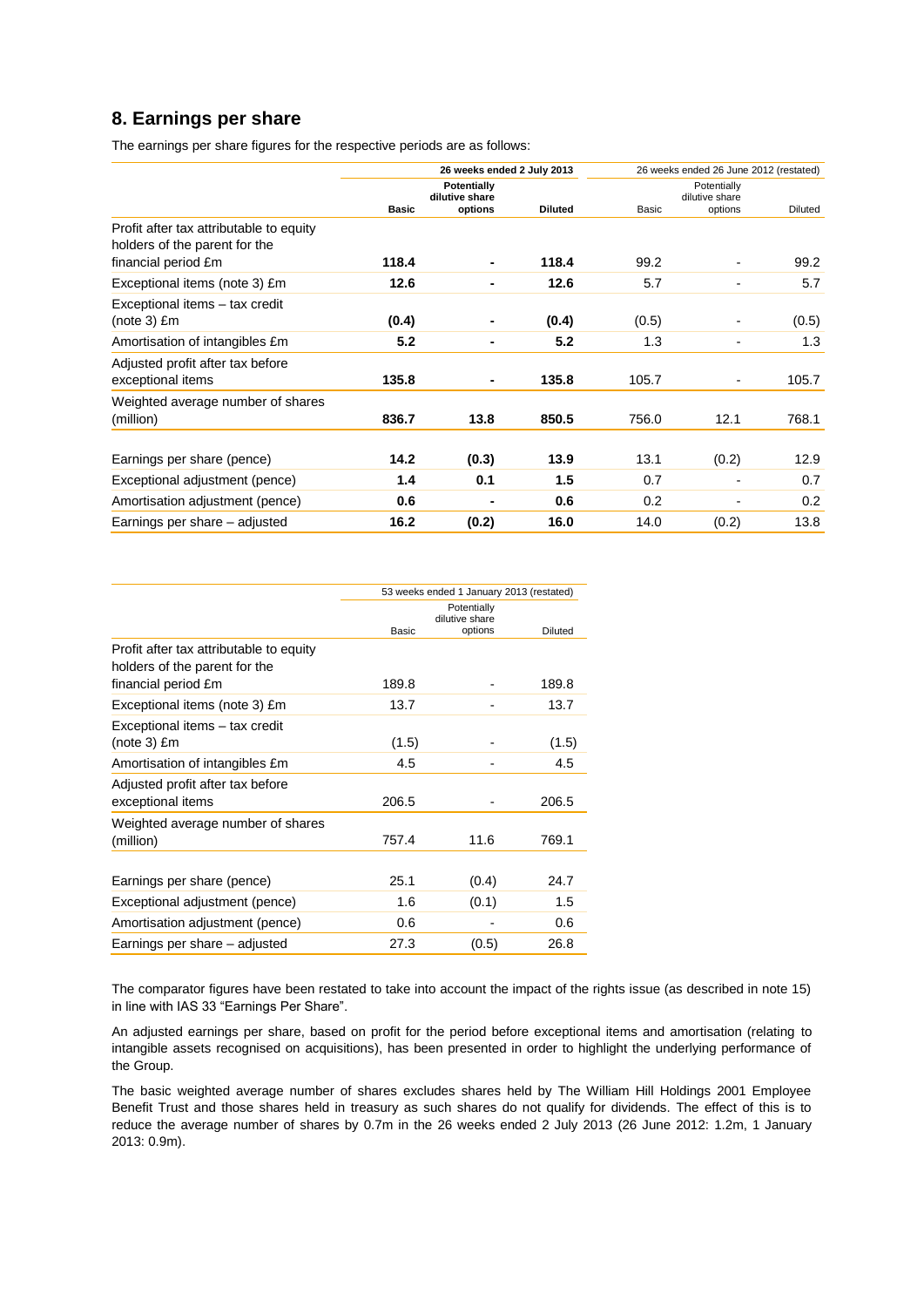## **9. Acquisition**

On 19 March 2013, the Group acquired the Australian sportsbook operations of Sportingbet and the Miapuesta brand and was granted a call option over Sportingbet's locally licensed Spanish business. The acquisition, representing a further step in the Group's strategy of targeted international expansion, was made for a cash consideration of £459.4m and resulted in the Group acquiring 100% of the share capital of the entities acquired.

Goodwill recognised on acquisition represented expected profit enhancements from both future revenue growth prospects and expected cost synergies and is not expected to be deductible for tax purposes.

The acquisition-date fair values of the assets and liabilities acquired are provisional. These may be further adjusted, particularly in respect of intangible assets, current liabilities and deferred tax provisions, as we gain further understanding of the business. The provisional purchase price allocation is set out in the table below:

|                                  | Fair value |
|----------------------------------|------------|
|                                  | £m         |
| Net assets acquired:             |            |
| Intangible non-current assets    | 169.7      |
| Property, plant & equipment      | 13.7       |
| Investment property              | 10.8       |
| Cash at bank                     | 24.1       |
| Receivables                      | 8.9        |
| Derivative financial instruments | 1.0        |
| Payables                         | (51.7)     |
| Deferred tax provisions          | (48.7)     |
| Total net assets acquired        | 127.8      |
| Goodwill                         | 331.6      |
| Total consideration              | 459.4      |

The aggregate cash consideration, net of cash acquired, was as follows:

|                            | fm     |
|----------------------------|--------|
| Cash consideration paid    | 459.4  |
| Net cash acquired          | (24.1) |
| Net acquisition cash flows | 435.3  |

Included within the intangible non-current assets were £169.5m of separately identifiable intangibles that comprised brands, customer relationships, contractual relationships and software.

The fair value of the trade and other receivables comprised contractually receivable sums of £13.5m, net of a provision of £4.6m for potentially unrecoverable amounts.

The acquired Australian operations have been included within a new operating segment under the name "Australia", which was created on their acquisition, and their contribution to the period's result is shown in note 2. Had they been acquired on 2 January 2013, they would have contributed £56.1m of revenue and £12.5m of profit before tax during the 26 weeks to 2 July 2013.

The call option over the Spanish businesses is exercisable in a six-month window from September 2013 and no amount is payable on exercise.

Simultaneously with the purchase, the Group entered into a loan agreement with the joint purchaser, GVC, under which the Group lent £12m to GVC. This loan is repayable in instalments over the period to June 2016.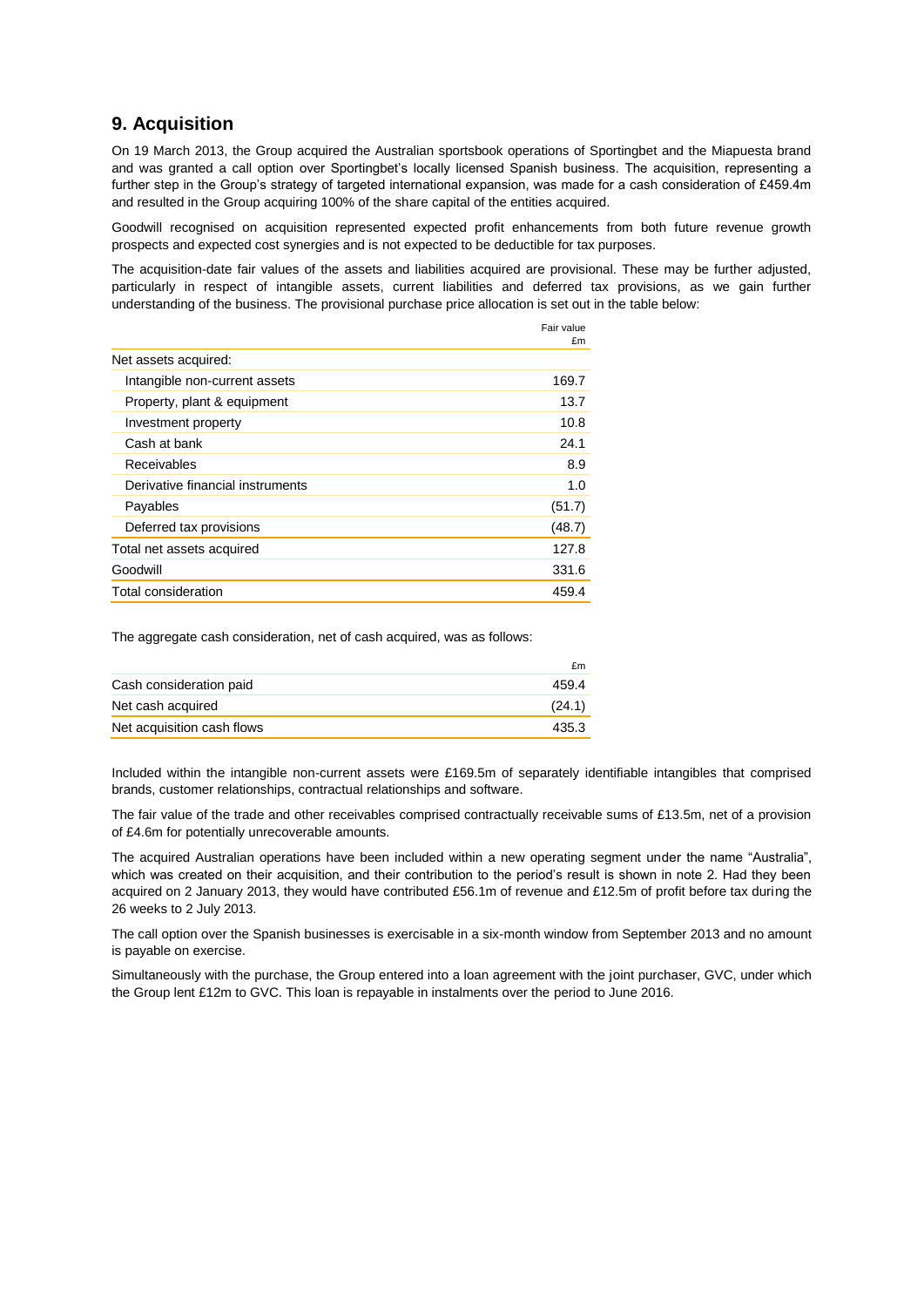### **10. Bank loans and other borrowings**

|                                                                                | 2 July     | 26 June      | 1 January  |
|--------------------------------------------------------------------------------|------------|--------------|------------|
|                                                                                | 2013<br>£m | 2012<br>$fm$ | 2013<br>£m |
| Borrowings at amortised cost                                                   |            |              |            |
| Bank loans                                                                     | 230.0      | 180.0        | 110.0      |
| Less expenses related to loans                                                 | (3.2)      | (4.5)        | (3.8)      |
| £300m 7.125% Guaranteed Notes due 2016                                         | 300.0      | 300.0        | 300.0      |
| Less discount on £300m 7.125% Guaranteed Notes due 2016 issued for £297.9m     | (1.1)      | (1.4)        | (1.2)      |
| Less expenses relating to £300m 7.125% Guaranteed Notes due 2016               | (2.2)      | (2.8)        | (2.5)      |
| £375m 4.25% Guaranteed Notes due 2020                                          | 375.0      |              |            |
| Less expenses relating to £375m 4.25% Guaranteed Notes due 2020                | (4.0)      | -            |            |
| Total Borrowings at amortised cost                                             | 894.5      | 471.3        | 402.5      |
| Obligations under finance leases                                               |            | 0.3          | 0.2        |
| <b>Total Borrowings</b>                                                        | 894.5      | 471.6        | 402.7      |
| Less: amount due for settlement in 12 months (shown under current liabilities) |            | (0.1)        | (0.1)      |
| Amount due for settlement after 12 months                                      | 894.5      | 471.5        | 402.6      |
| The gross borrowings, including finance leases are repayable as follows:       |            |              |            |
| Amounts due for settlement within one year                                     | ۰          | 0.1          | 0.1        |
| In the second year                                                             |            | 0.2          | 0.1        |
| In the third to fifth years inclusive                                          | 530.0      | 180.0        | 410.0      |
| After more than five years                                                     | 375.0      | 300.0        |            |
|                                                                                | 905.0      | 480.3        | 410.2      |

#### **Bank facilities**

At 2 July 2013, the Group had the following bank loan facilities:

- 1. A committed bank loan facility of £550m provided by a syndicate of banks. At the period-end, £230m of this facility was drawn down. This facility is a Revolving Credit Facility ('RCF'), expiring in November 2015.
- 2. An overdraft facility of £5m, of which £nil was drawn down at the period-end.

During the period, the Group repaid and cancelled the Term Loan Facilities of £325m that were established during 2012. The remaining unamortised finance fees on the facility were charged to exceptional costs as described in note 3.

#### £550m Revolving Credit Facility

Borrowings under the RCF are unsecured but are guaranteed by the Company and by William Hill Organization Limited, one of the principal operating subsidiaries of the Company.

Borrowings under the Facility incur interest at LIBOR plus a margin of between 2.00% and 2.75%, determined by the Group's consolidated Net Debt to EBITDA ratio as defined in the loan agreement. A commitment fee, equivalent to 40% of the margin, is also payable in respect of available but undrawn borrowings under the RCF.

The upfront participation and other fees plus associated costs incurred in arranging the RCF have been capitalised and offset against the loans in the Consolidated Statement of Financial Position and are being amortised on a straight line basis over the life of the facility.

#### Overdraft facility

At 2 July 2013, the Group had an overdraft facility with National Westminster Bank plc of £5m (26 June 2012: £5m; 1 January 2013: £5m). The balance on this facility at 2 July 2013 was £nil (26 June 2012: £nil; 1 January 2013: £nil).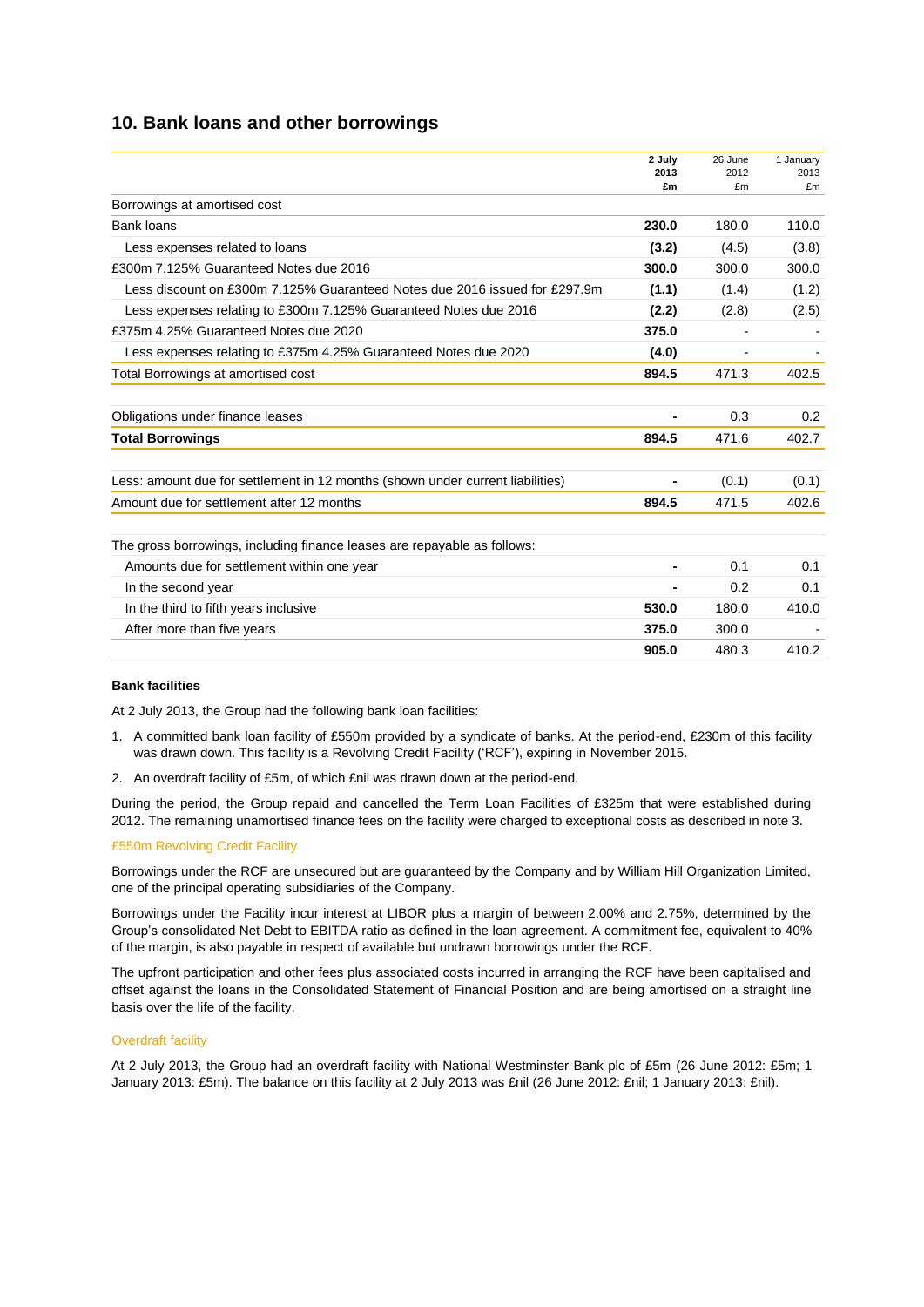#### **Corporate bonds**

#### £300m 7.12% Guaranteed Notes due 2016

As part of its strategy to diversify its funding sources, the Company issued £300m of corporate bonds to investors in 2009. These bonds mature in November 2016 and are guaranteed by William Hill Organization Limited, a principal subsidiary of the Company. The bonds carry a coupon of 7.125% but together with the discount on issue of the bonds bear an effective interest rate of 7.25%.

#### £375m 4.25% Guaranteed Notes due 2020

In June 2013, the Group issued £375m of corporate bonds and used the net proceeds to repay £275m borrowed under a Term Loan Facility used to part fund the acquisition of Sportingbet plc's Australian business and Playtech's stake in William Hill Online, with the remainder of the bond used to clear down outstanding amounts under the Group's revolving credit facility. The bonds, which are guaranteed by William Hill Organization Limited, bear a coupon rate of 4.25% and are due for redemption in June 2020.

Finance fees and associated costs incurred on both issues of bonds, together with the discount on the 2009 issue, have been capitalised in the Consolidated Statement of Financial Position and are being amortised over the life of the respective bonds using the effective interest rate method.

### **11. Non-controlling interest**

The non-controlling interest relates to the 29% share in William Hill Online owned by Playtech Limited ("Playtech") during the prior and part of the current period.

On 15 April 2013, the Group purchased Playtech's stake in the William Hill Online business for a cash consideration of £423.8m. As this was a transaction with minority equity owners of the business without a change of control, it has been recognised as an equity transaction in the Group's reserves and not as a business combination or investment. Directly attributable costs of £2.8m have been recorded in equity along with a receipt of £3.5m representing a subsequent working capital adjustment. A liability of £9.7m, representing fixed annual fees due to Playtech, was also reversed through equity following the end of the underlying obligation.

As a result of the purchase of this minority stake, the financial statements show a nil non-controlling interest in the Group balance sheet and present a non-controlling share of profits only up to 14 April 2013, being £15.3m. A reconciliation of the movements in non-controlling interests is provided in the Consolidated Statement of Changes in Equity.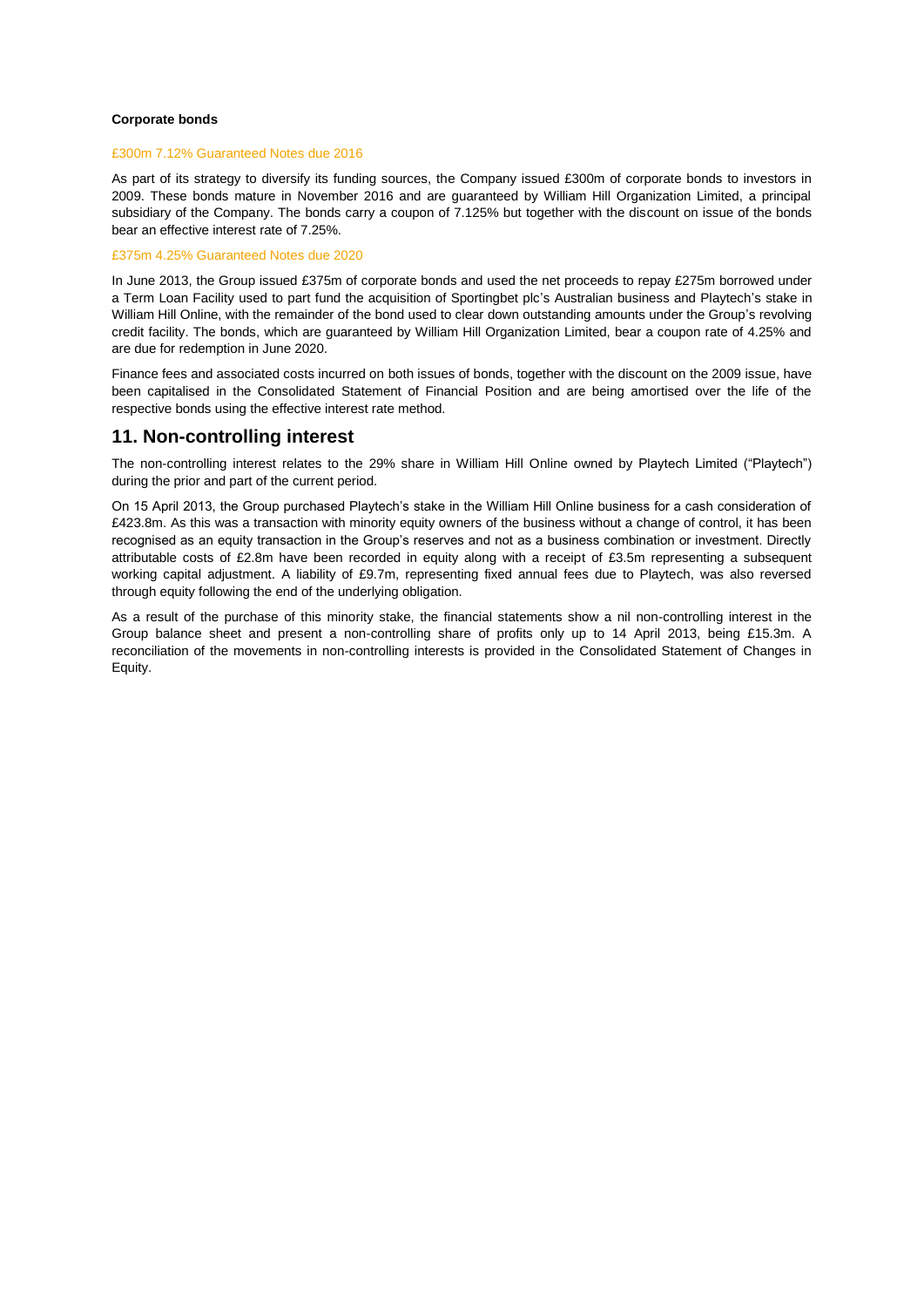### **12. Notes to the cash flow statement**

|                                                           | 26 weeks<br>ended<br>2 July<br>2013<br>£m | 26 weeks<br>ended<br>26 June<br>2012<br>£m | 53 weeks<br>ended<br>1 January<br>2013<br>£m |
|-----------------------------------------------------------|-------------------------------------------|--------------------------------------------|----------------------------------------------|
| Profit before interest and tax, before exceptional items  | 176.0                                     | 166.0                                      | 325.6                                        |
| Adjustments for:                                          |                                           |                                            |                                              |
| Share of result of associates and joint ventures          | (1.3)                                     | (1.5)                                      | (3.7)                                        |
| Depreciation of property, plant and equipment             | 16.5                                      | 14.2                                       | 29.3                                         |
| Amortisation of computer software                         | 9.3                                       | 6.5                                        | 14.4                                         |
| Amortisation of acquired intangible assets                | 5.4                                       | 1.8                                        | 5.0                                          |
| Loss on disposal of property, plant and equipment         | 0.2                                       |                                            | 0.1                                          |
| Gain on disposal of land and buildings                    | (0.2)                                     | (0.1)                                      | (1.1)                                        |
| Cost charged in respect of share remuneration             | 4.3                                       | 3.3                                        | 10.6                                         |
| Defined benefit pension cost less cash contributions      | (4.0)                                     | (4.3)                                      | (8.8)                                        |
| Foreign exchange                                          | 3.1                                       | 0.2                                        | (0.4)                                        |
| Exceptional operating (expense)/income                    | (11.4)                                    | (5.4)                                      | (9.6)                                        |
| Movement on financial derivatives                         | (0.7)                                     | (0.1)                                      | (0.6)                                        |
| Operating cash flows before movements in working capital: | 197.2                                     | 180.6                                      | 360.8                                        |
| (Increase)/decrease in inventories                        | (0.1)                                     | 0.1                                        |                                              |
| (Increase)/decrease in receivables                        | (1.3)                                     | 16.1                                       | 15.7                                         |
| (Decrease)/increase in payables                           | (15.1)                                    | 15.9                                       | 10.2                                         |
| Cash generated by operations                              | 180.7                                     | 212.7                                      | 386.7                                        |
| Income taxes paid                                         | (28.7)                                    | (24.2)                                     | (52.0)                                       |
| Interest paid                                             | (17.9)                                    | (19.8)                                     | (40.4)                                       |
| Net cash from operating activities                        | 134.1                                     | 168.7                                      | 294.3                                        |

Cash and cash equivalents (which are presented as a single class of assets on the face of the statement of financial position) comprise cash at bank and overnight deposits.

## **13. Related party transactions**

Transactions between the Company and its subsidiaries, which are related parties, have been eliminated on consolidation and are not disclosed in this note. Transactions between the Group and its associate and joint ventures are disclosed below.

#### **Trading transactions**

#### **Associate**

The Group holds an investment of 19.5% of the ordinary share capital of Satellite Information Services (Holdings) Limited (SIS). During the period the Group made purchases of £23.1m (26 weeks ended 26 June 2012: £20.4m; 53 weeks ended 1 January 2013: £41.3m) from Satellite Information Services Limited, a subsidiary of the Group's associated undertaking, SIS. At 2 July 2013 the amount receivable from Satellite Information Services Limited by the Group was £1.8m (26 June 2012 – £0.1m payable; 1 January 2013 – £3.1m receivable). Purchases were made at market price. The amounts outstanding are unsecured and will be settled in cash. No guarantees have been given or received.

Transactions between the Group and key management personnel in the first half of 2013 were limited to those relating to remuneration, previously disclosed as part of the Director's Remuneration Report within the Group's Annual report and Accounts 2012. There have been no other material changes to the arrangements between the Group and key management personnel.

## **14. Contingent Liabilities**

In June 2010, the Group recognised a £5.6m exceptional credit following a refund of overpaid VAT from HMRC. The VAT repayment relates to our claim that the application of VAT to income from AWP machines contravened the European Union's principle of fiscal neutrality. HMRC have challenged a similar claim made by Rank plc and our claim will not be determined until the Rank case is resolved. An appeal by HMRC was heard at the Court of Appeal in May 2013 and the verdict is likely to be delivered in the second half of 2013. Should HMRC ultimately be successful in the Rank case then the Group would have to repay the monies received, although the directors consider this unlikely.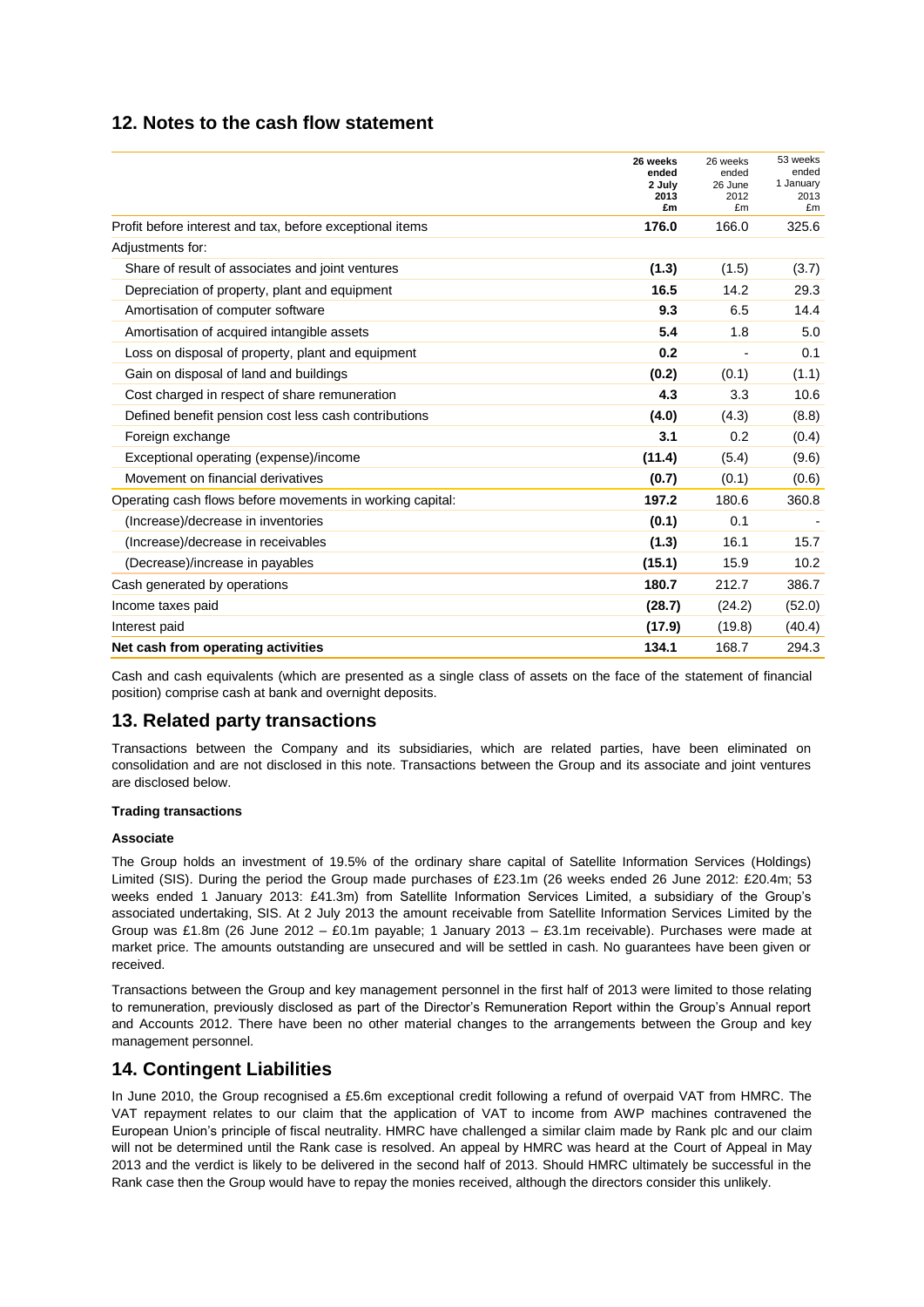# **15. Rights issue**

On 5 April 2013, the Group issued 156.9m ordinary shares of 10p each through a 2-for-9 rights issue. The shares were issued at £2.45 each and raised £373.4m after expenses of £10.9m, which were debited to share premium. The excess of cash received over nominal value of the shares issued was recorded as share premium.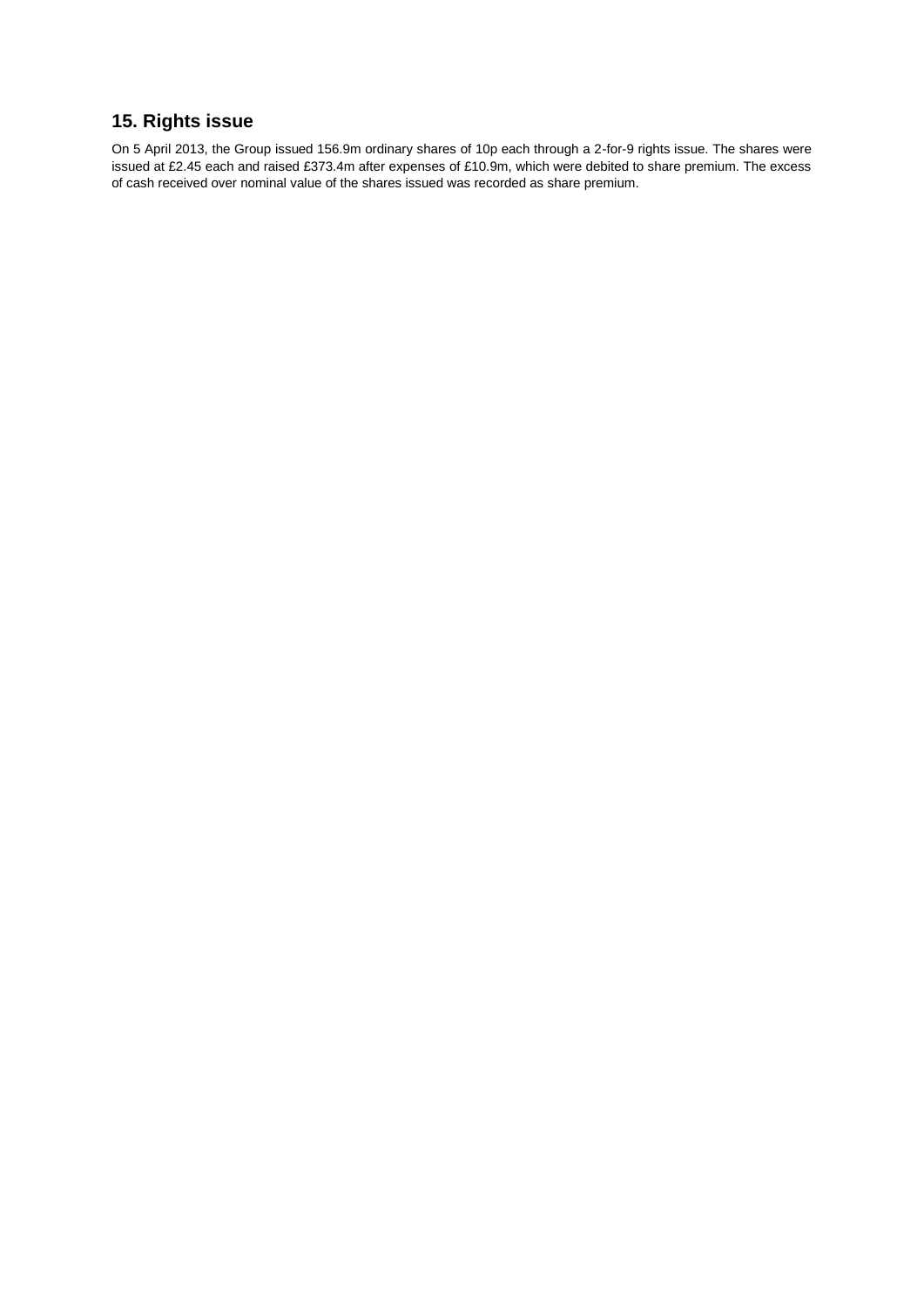# **Independent review report to William Hill PLC**

We have been engaged by the Group to review the condensed set of financial statements in the interim financial report for the 26 week period ended 2 July 2013 which comprises the income statement, the balance sheet, the statement of comprehensive income, the statement of changes in equity, the cash flow statement and related notes 1 to 15. We have read the other information contained in the interim financial report and considered whether it contains any apparent misstatements or material inconsistencies with the information in the condensed set of financial statements.

This report is made solely to the Group in accordance with International Standard on Review Engagements (UK and Ireland) 2410 "Review of Interim Financial Information Performed by the Independent Auditor of the Entity" issued by the Auditing Practices Board. Our work has been undertaken so that we might state to the Group those matters we are required to state to it in an independent review report and for no other purpose. To the fullest extent permitted by law, we do not accept or assume responsibility to anyone other than the Group, for our review work, for this report, or for the conclusions we have formed.

#### **Directors' responsibilities**

The interim financial report is the responsibility of, and has been approved by, the directors. The directors are responsible for preparing the interim financial report in accordance with the Disclosure and Transparency Rules of the United Kingdom's Financial Conduct Authority.

As disclosed in note 1, the annual financial statements of the Group are prepared in accordance with IFRSs as adopted by the European Union. The condensed set of financial statements included in this interim financial report has been prepared in accordance with International Accounting Standard 34, "Interim Financial Reporting," as adopted by the European Union.

#### **Our responsibility**

Our responsibility is to express to the Group a conclusion on the condensed set of financial statements in the interim financial report based on our review.

#### **Scope of Review**

We conducted our review in accordance with International Standard on Review Engagements (UK and Ireland) 2410 "Review of Interim Financial Information Performed by the Independent Auditor of the Entity" issued by the Auditing Practices Board for use in the United Kingdom. A review of interim financial information consists of making inquiries, primarily of persons responsible for financial and accounting matters, and applying analytical and other review procedures. A review is substantially less in scope than an audit conducted in accordance with International Standards on Auditing (UK and Ireland) and consequently does not enable us to obtain assurance that we would become aware of all significant matters that might be identified in an audit. Accordingly, we do not express an audit opinion.

#### **Conclusion**

Based on our review, nothing has come to our attention that causes us to believe that the condensed set of financial statements in the interim financial report for the 26 week period ended 2 July 2013 is not prepared, in all material respects, in accordance with International Accounting Standard 34 as adopted by the European Union and the Disclosure and Transparency Rules of the United Kingdom's Financial Conduct Authority.

**Deloitte LLP** Chartered Accountants and Statutory Auditor London, United Kingdom 2 August 2013